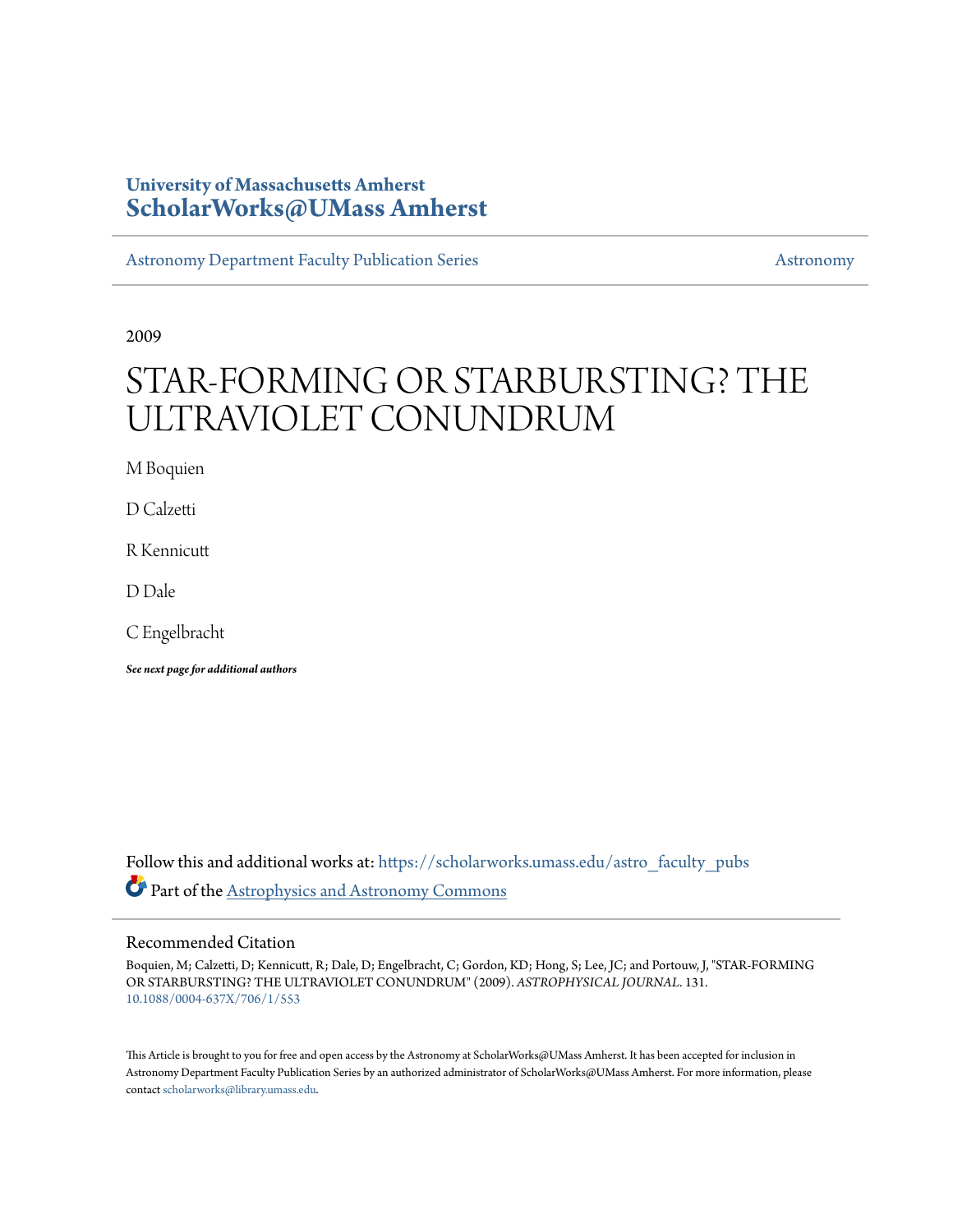# **Authors**

M Boquien, D Calzetti, R Kennicutt, D Dale, C Engelbracht, KD Gordon, S Hong, JC Lee, and J Portouw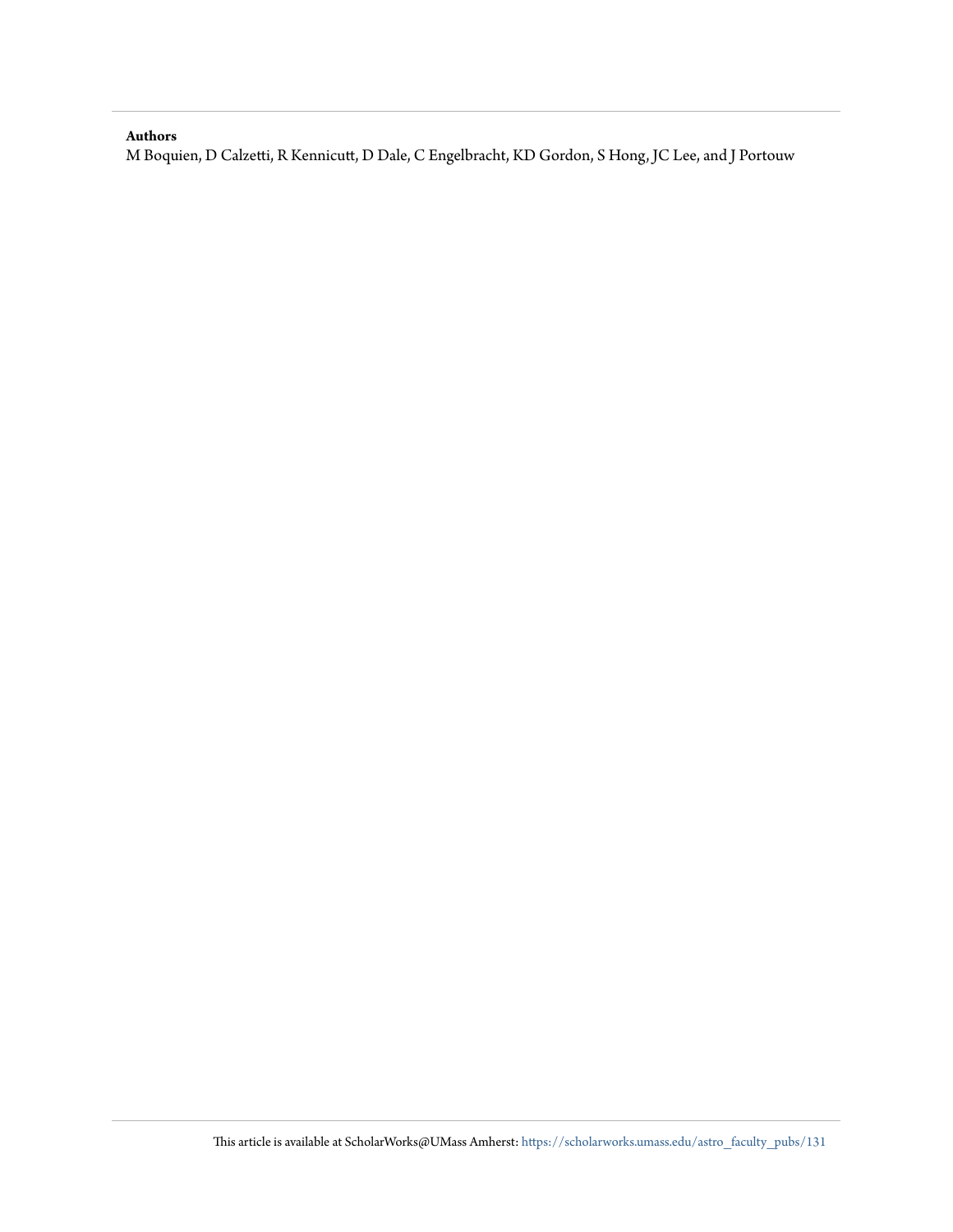#### STAR-FORMING OR STARBURSTING? THE ULTRAVIOLET CONUNDRUM

M. BOQUIEN<sup>1</sup>, D. CALZETTI<sup>1</sup>, R. KENNICUTT<sup>2,3</sup>, D. DALE<sup>4</sup>, C. ENGELBRACHT<sup>3</sup>, K. D. GORDON<sup>5</sup>, S. HONG<sup>1</sup>, J. C. LEE<sup>6,7</sup> and J. Portouw<sup>3</sup>

Draft version October 5, 2009

#### ABSTRACT

Compared to starburst galaxies, normal star forming galaxies have been shown to display a much larger dispersion of the dust attenuation at fixed reddening through studies of the IRX- $\beta$  diagram (the IR/UV ratio "IRX" versus the UV color " $\beta$ "). To investigate the causes of this larger dispersion and attempt to isolate second parameters, we have used GALEX UV, ground-based optical, and Spitzer infrared imaging of 8 nearby galaxies, and examined the properties of individual UV and 24 µm selected star forming regions. We concentrated on star-forming regions, in order to isolate simpler star formation histories than those that characterize whole galaxies. We find that 1) the dispersion is not correlated with the mean age of the stellar populations, 2) a range of dust geometries and dust extinction curves are the most likely causes for the observed dispersion in the IRX-beta diagram 3) together with some potential dilution of the most recent star-forming population by older unrelated bursts, at least in the case of star-forming regions within galaxies, 4) we also recover some general characteristics of the regions, including a tight positive correlation between the amount of dust attenuation and the metal content. Although generalizing our results to whole galaxies may not be immediate, the possibility of a range of dust extinction laws and geometries should be accounted for in the latter systems as well.

Subject headings:

#### 1. INTRODUCTION

Star formation is a fundamental process that governs the evolution of the baryonic matter in galaxies. It can deeply affect the host galaxy, its properties and appearance. The newly formed populations change the galaxy's spectral energy distribution (SED); the metals formed in the most massive stars pollute the interstellar medium and, in the presence of mechanical feedback from episodes of intense star formation, can be ejected from the galaxy and pollute the intergalactic medium. It is important to accurately measure star formation both as a function of spatial position within a galaxy and as a function of a galaxy's temporal evolution. The cosmic star formation rate density as a function of redshift [\(Madau et al. 1996](#page-19-0); [Hopkins & Beacom](#page-19-1) [2006\)](#page-19-1) has become a classic comparison benchmark, and a challenge, for both semi-analytic and hydrodynamical models of structure formation and evolution (e.g. [Katz et al. 1996;](#page-19-2) [Hopkins et al. 2006;](#page-19-3) [Stinson et al. 2006;](#page-19-4) [Cattaneo et al. 2007](#page-19-5)). The youngest stellar populations, whose bolometric energy output is dominated by shortlived massive stars, emit the bulk of their energy in the restframe ultraviolet (UV). Since the pioneer work of [Donas & Deharveng \(1984\)](#page-19-6) the UV has become one of

Electronic address: [boquien@astro.umass.edu](mailto:boquien@astro.umass.edu)

<sup>1</sup> University of Massachusetts, Department of Astronomy, LGRT-B 619E, Amherst, MA 01003, USA

 $^6$  Carnegie Observatories, 813 Santa Barbara Street, Pasadena,  $\,$ CA 91101, USA

<sup>7</sup> Hubble Fellow

the main star formation rate (SFR) tracers used in modern Astronomy [\(Kennicutt 1998\)](#page-19-7). This regime, which has been previously difficult to observe in the local Universe, becomes the wavelength region "par excellence" to investigate star formation in galaxies at intermediate and high redshift. At these distances, the restframe UV is shifted to optical and near-infrared wavelengths, where current detectors afford the highest performance in terms of both sensitivity and angular resolution. Thus, it is no surprise that so far galaxy investigations in the redshift range z∼2-7 have been dominated by restframe UV observations [\(Giavalisco et al. 2004;](#page-19-8) [Bouwens et al.](#page-19-9) [2005;](#page-19-9) [Mobasher et al. 2005;](#page-19-10) [Sawicki & Thompson 2006](#page-19-11)). UV observations are the main canvass from which our current understanding of cosmic star formation is built.

For over a decade now, studies of galaxies at cosmological distances have employed the "starburst attenuation curve" [\(Calzetti et al. 1994,](#page-19-12) [2000;](#page-19-13) [Meurer et al.](#page-19-14) [1999\)](#page-19-14) – see next paragraph for a description of the physical conditions leading to such a law and equation 4 from [Calzetti et al. \(2000\)](#page-19-13) – to correct their restframe UV measurements for the effects of dust extinction (e.g. [Steidel et al. 1996,](#page-19-15) [1999;](#page-19-16) [Giavalisco et al.](#page-19-8) [2004;](#page-19-8) [Daddi et al. 2005,](#page-19-17) [2007](#page-19-18), to name a few). This curve is a powerful tool, in that it only requires information on the UV colors (or UV spectral slope) of a galaxy to provide an extinction correction, and recover the intrinsic UV flux. Assuming this curve, the typical UV extinction correction at redshift 3 is a factor  $\sim 5$ in luminosity [\(Steidel et al. 1999\)](#page-19-16). However, in recent years, evidence has been accumulating that the starburst attenuation curve is not applicable to all galaxies [\(Buat et al. 2002,](#page-19-19) [2005;](#page-19-20) [Noll et al. 2009\)](#page-19-21) and that the UV extinction is dependent on the age of the stellar populations [\(Cortese et al. 2008](#page-19-22)). More quiescently

<sup>2</sup> Institute of Astronomy, University of Cambridge, Madingley Road, Cambridge CB3 0HA, UK

<sup>3</sup> Steward Observatory, University of Arizona, Tucson, AZ 85721, USA <sup>4</sup> Department of Physics and Astronomy, University of

Wyoming, Laramie, WY 82071, USA

<sup>5</sup> STScI, 3700 San Martin Drive, Baltimore, MD 21218, USA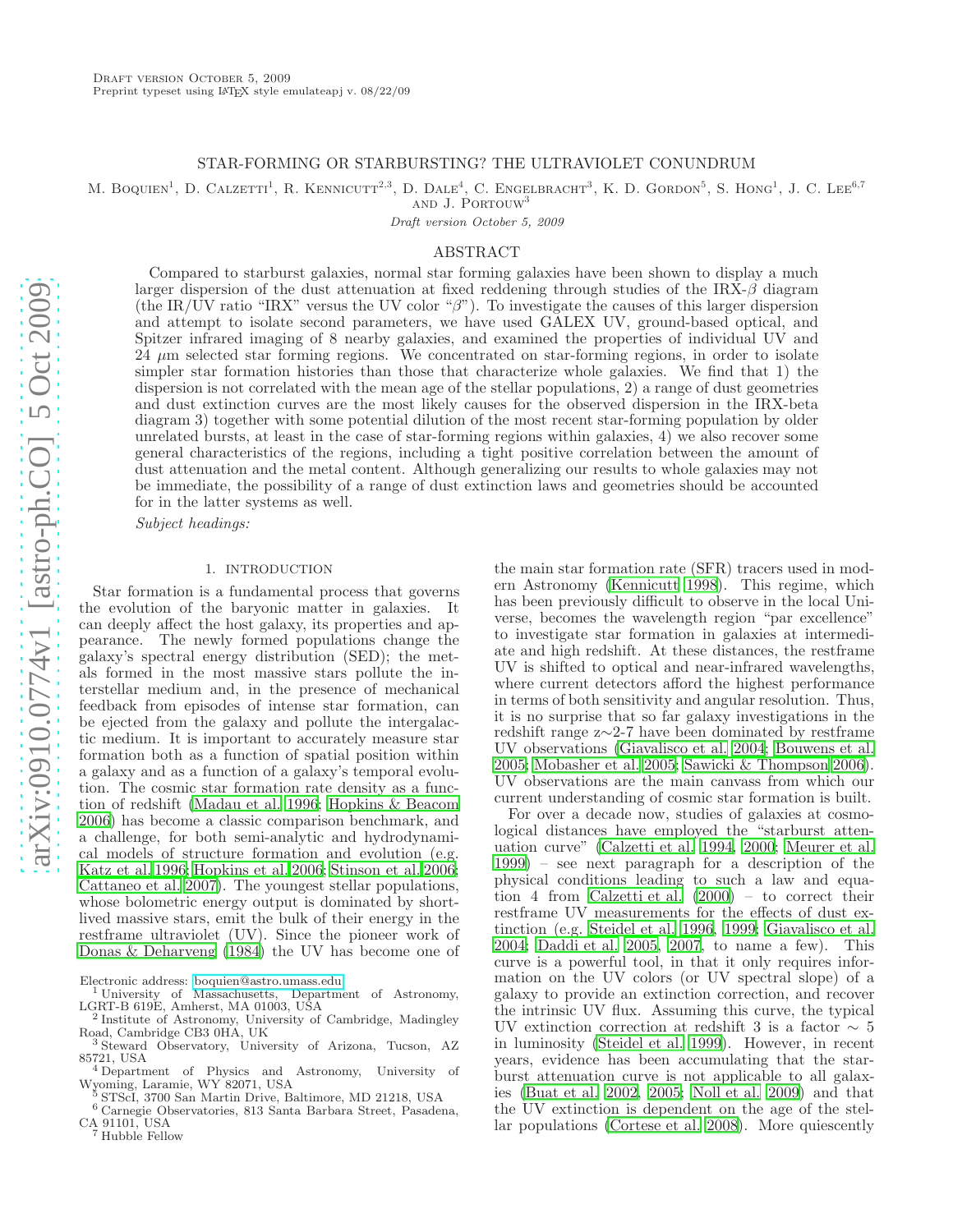star-forming galaxies show characteristics in their UV SED that do not lend themselves to the same extinction "treatment" as more active starbursts. Applying the starburst attenuation curve to these more quiescent galaxies leads to up to an order of magnitude overestimate of the UV luminosity (and of the SFR). This result clearly represents a problem as deeper observations probe past the most powerful starburst to more normal galaxies with relatively lower SFR at increasingly higher redshifts. Along these lines, current determinations of UV luminosity functions at cosmological distances may be viewed with some suspicion, as all of them need some form of extinction correction [\(Steidel et al. 1999;](#page-19-16) [Giavalisco et al.](#page-19-8) [2004;](#page-19-8) [Sawicki & Thompson 2006;](#page-19-11) [Teplitz et al. 2006\)](#page-19-23).

One of the prescriptions of the starburst attenuation curve is based on a very simple, fully-empirical result. The ratio  $L(IR)/L(UV)$  is strongly correlated with the measured UV spectral slope  $\beta$  (or the UV color) in local, UV-bright starburst galaxies [\(Meurer et al. 1999;](#page-19-14) [Calzetti et al. 2000\)](#page-19-13). The  $\overline{L}(\text{IR})/L(\text{UV})$  ratio is a measure of the total dust opacity that affects the UV emission in a galaxy, or more generally, in a stellar system; the UV light absorbed by dust is re-emitted in the IR, independently of the details of the star-dust distribution, the dust properties, the metallicity, the stellar initial mass function, or the star formation history of the system [\(Gordon et al. 2000](#page-19-24); [Buat et al. 2005\)](#page-19-20). Meurer et al.'s result, commonly called the  $IRX-\beta$  relation, together with a host of previous results that showed strong correlations between  $\beta$  and a number of dust reddening measures, form the basis for an extinction correction prescription that obviously applies to local (and possibly distant) starburst galaxies [\(Calzetti et al. 1994,](#page-19-12) [1996;](#page-19-25) [Calzetti 1997,](#page-19-26) [2001\)](#page-19-27). The properties of the starburst attenuation curve imply specific conditions for the distribution of dust and stars within the starburst region [\(Calzetti et al. 1994](#page-19-12), [1996](#page-19-25); [Witt & Gordon 2000;](#page-19-28) [Charlot & Fall 2000;](#page-19-29) [Calzetti 2001\)](#page-19-27). The geometry that can account for all observed properties at UV, optical, near-IR, and far-IR wavelengths is that of a dust distribution foreground to the stellar population responsible for the bulk of the UV emission. The term foreground is here loosely used to indicate any geometry that puts the stars in the center of a shell-like dust distribution, and does not make any inference on the dust distribution (which can be homogeneous or clumpy). Starbursts provide a mechanism for creating such specific dust-star geometry: massive star wind and supernova feedback can create expanding bubbles of hot gas that sweep away a significant fraction of the dust and gas that resides in the starburst site itself. Within this scenario, the gas and dust end up at the "edges" of the starburst site thus creating an inhomogeneously distributed "shell". In addition, the starbust extinction curve also requires a specific type of dust grains lacking the  $2175\text{\AA}$  bump [\(Gordon et al. 1997](#page-19-30)) like that found in the SMC bar [\(Gordon & Clayton 1998;](#page-19-31) [Gordon et al. 2003](#page-19-32)).

The starburst attenuation curve may thus not apply to a generic galaxy, as the coherent feedback mechanism present in starbursts may be missing in other galaxies. A number of studies have confirmed that more quiescent star-forming galaxies, although they generally trace a correlation in the IRX- $\beta$  plane, are also up to an order of magnitude less obscured than starbursts for similar  $\beta$  values, and can have a larger dispersion, with a factor up to ∼5 larger spread around the mean correlation [\(Buat et al. 2002](#page-19-19), [2005;](#page-19-20) [Bell 2002](#page-19-33); [Kong et al. 2004;](#page-19-34) [Gordon et al. 2004;](#page-19-35) [Seibert et al. 2005](#page-19-36); [Calzetti et al. 2005;](#page-19-37) [Boissier et al. 2007;](#page-19-38) [Dale et al. 2007](#page-19-39); Muñoz-Mateos et al. 2009). UltraLuminous Infrared Galaxies (ULIRGs) also deviate from the starburst IRX- $\beta$  correlation [\(Goldader et al. 2002\)](#page-19-41), and are located above it, i.e., opposite to the star-forming galaxies. ULIRGs are dustier, more compact, and denser systems than the UV-bright starbursts; therefore, their location in the IRX- $\beta$  diagram is plausibly accounted for by an "homogeneous" mixture of dust and stars [\(Calzetti](#page-19-27) [2001\)](#page-19-27). ULIRGs likely represent less of a concern for the use of the UV emission as a SFR tracer, as in general they will not be detectable at restframe UV wavelengths in cosmological samples. Quiescent star-forming galaxies are a far larger concern, as they are relatively bright in the UV and become increasingly detected as surveys go deeper and, by the nature of the luminosity function, are more numerous than starbursts. Alas, for these galaxies, the next step in the investigation, understanding and quantifying the nature of the deviation from the starbursts' IRX- $\beta$  correlation, has so far eluded any attempt. [Bell \(2002\)](#page-19-33) suggested that a combination of variations in the dust geometry and the characteristics (age, etc.) of the stellar populations could be the reason for the deviation observed in the HII regions of the Large Magellanic Cloud. The sparse data available, however, prevented further insights into the problem. Similar limitations were encountered by [Gordon et al.](#page-19-35) [\(2004\)](#page-19-35) in their analysis of the star-forming regions in M 81. [Kong et al. \(2004\)](#page-19-34), using a non-homogeneous UV dataset, suggested that the deviations of a large sample of quiescent star-forming galaxies from the starburst relation could be parametrized by the b-parameter, the ratio of the current to past average star formation rate. However, neither [Seibert et al. \(2005\)](#page-19-36), using the more homogeneous GALEX All-sky Imaging Survey sample plus IR data from IRAS, nor [Johnson et al. \(2007\)](#page-19-42), using SDSS data, Spitzer, and spectroscopic observations, confirmed Kong et al.'s suggestion. Some of these works have also produced "mean" obscuration curves for quiescent star-forming galaxies, but the intrinsic spread of the data around these mean curves is more than an order of magnitude, versus  $\sim$ 2-3 typical of the starbursts. This suggests the existence of a "second parameter" for the star-forming galaxies [\(Kong et al. 2004\)](#page-19-34), which needs to be identified and understood if the UV is going to be used as a tracer of SFR.

In this paper, we investigate the possible reason for the deviation from the starburst IRX- $\beta$  relation concentrating on sub-kpc star forming regions within galaxies, which provide simpler samples of stellar population than whole galaxies. We use GALEX observations to measure the UV luminosity, Spitzer ones to derive the total infrared luminosity and optical ones to estimate the age.

In section 2 we present the sample of galaxies selected for this study, in section 3 we present the UV, IR and optical observations, in section 4 we present the data processing and photometry methods carried out, in section 5 we present how we model the star forming regions, in section 6 we proceed on to test the validity of the age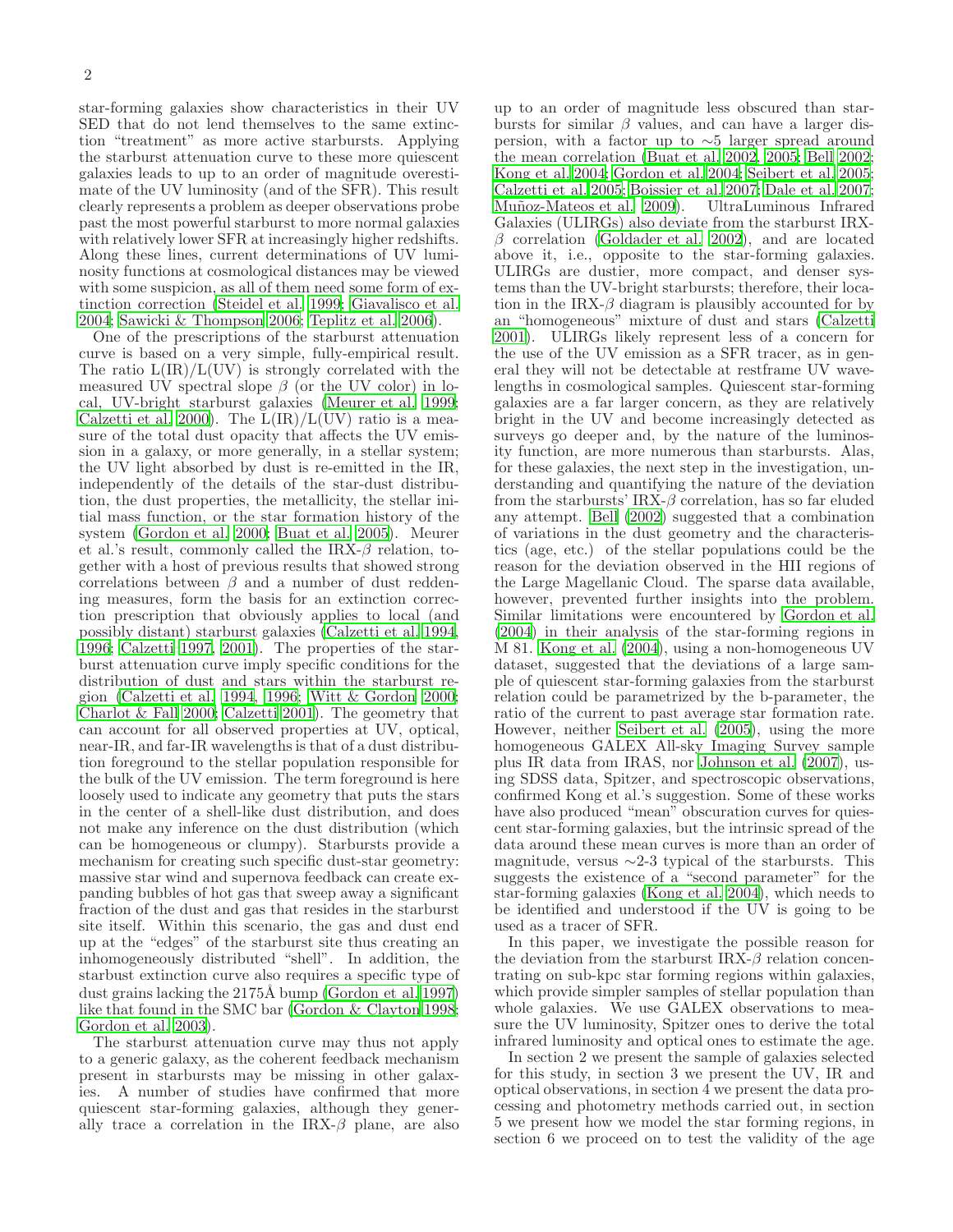as the "second parameter", in section 7 we test different extinction laws, in section 8 we test the metallicity, we discuss the results presented in section 9 and we finally conclude in section 10.

#### 2. SAMPLE OF GALAXIES

Since we wish to investigate individual star forming regions within galaxies, we select galaxies where such regions can be resolved. Indeed the typical resolution in mid-infrared at 24  $\mu$ m with Spitzer MIPS or ultraviolet with GALEX – which trace star formation – is about 5- 6 ′′. The typical size of a giant HII complex, about 300 pc can be resolved at a distance up to 10 Mpc at this resolution. Within this size at most a few stellar clusters may reside and contribute to the ultraviolet and infrared emission. Thus this constraint on the distance ensures that there are as few clusters as possible in an individual giant HII region. On the other hand we also exclude very nearby galaxies that would provide a very high level of detail. We have applied the following criteria to select the sample of galaxies for this study: 1) a distance closer than 10 Mpc, 2) to be star-forming spiral galaxies, 3) to cover a wide range in total SFR and SFR surface density, 4) not to be too inclined (minor axis/major axis  $> 0.5$ ), 5) have GALEX, Spitzer data available.

The final sample consists of 8 star-forming galaxies, details are given in Table [1.](#page-5-0) Their star formation rates range from  $\rm 0.004\,M_{\odot}\,yr^{-1}\,kpc^{-2}$  to  $\rm 0.046\,M_{\odot}\,yr^{-1}\,kpc^{-2}$ with an average of  $0.020 \pm 0.021$  M<sub>☉</sub> yr<sup>-1</sup> kpc<sup>-2</sup> calculated over the area defined by  $R_{25}$ .

#### 3. OBSERVATIONS

#### 3.1. GALEX

We have obtained far and near ultraviolet processed count and intensity maps from the GALEX archives. Thanks to its large field of view of 1.24°, it can encompass the full extent of the selected galaxies with a single pointing. The far ultraviolet band is centered on  $\lambda_{\text{eff}}$ =151 nm whereas the near ultraviolet one is centered on  $\lambda_{\text{eff}}$ =227 nm. Detailed information about the instruments are provided in [Martin et al. \(2005\)](#page-19-43).

Galaxies have been observed as part of the Nearby Galaxy Survey (NGC 0628, NGC 2403, NGC 5055, NGC 5194, NGC 5457 and NGC 7793) and Guest investigators programs (program 71 cycle 1 for NGC 3031 and program 5 in cycle 3 for NGC 5236).

#### 3.2. Ground based optical

Ground based optical images consist of narrow-band  $H\alpha$  observations as well as broad band U, B and R observations.

Most  $H\alpha$  images have been obtained from the Spitzer Infrared Nearby Galaxies Survey (SINGS, [Kennicutt et al. 2003\)](#page-19-44) archives, fifth delivery, final enhanced products released on 2007-04-10. Observations have been carried out at the National Optical Astronomy Observatory, in 2001 on the Kitt Peak National Observatory (KPNO) 2.1 m and Cerro Tololo Inter-American Observatory (CTIO) 1.5 m telescopes. More details are available in the SINGS "User's Guide"<sup>8</sup>. For NGC 5236,

the data were obtained on the Bok 2.3 m telescope on 2005-05-10.

Continuum emission has been subtracted from the  $H\alpha$ image using the corresponding scaled R band image following the method described in Hong et al. (in preparation).

SINGS spectroscopic observations (Moustakas et al., in preparation) have been used to infer the mean  $[NII]/[H\alpha]$ ratio within the galaxies. The measured fluxes have been corrected for contamination by the [NII] lines accordingly. As no spectrum was available for the As no spectrum was available for the high-metallicity galaxy NGC 5236, we have assumed  $[NII]/[H\alpha]=0.5$ , close to 0.53 found by [Kennicutt et al.](#page-19-45) [\(2008\)](#page-19-45) which has been estimated based on a scaling relationship between M(B) and [NII] as described in appendix B of that paper. Although the relative strength of the [NII] lines can change from one HII region to another and can evolve as a function of the radial distance, we have assumed a constant ratio for each galaxy. Indeed very super-metallic and sub-metallic star forming regions – in which the relative strength of the [NII] lines may deviate significantly from the mean observed values – are less likely to be detected in the UV for the former and in the mid-infrared for the latter.

Images in the U, B and R bands have been obtained either from the SINGS archives – as mentioned in the previous section – or observed in the context of the Steward Nearby U-band GaLaxy (SNUGL) survey, using 90prime [\(Williams et al. 2004\)](#page-19-46).

#### 3.3. Spitzer

Spitzer is a key observatory to estimate the total infrared luminosity. Indeed its two imagers cover a large range of infrared emission, from 3.6  $\mu$ m to 8.0  $\mu$ m for IRAC and 24  $\mu$ m to 160  $\mu$ m for MIPS. The relations to estimate the bolometric infrared luminosity routinely use the IRAC 8.0  $\mu$ m and the MIPS 24  $\mu$ m bands (see for instance [Calzetti et al. 2005;](#page-19-37) Pérez-González et al. [2006,](#page-19-47) Boquien et al. in preparation, and references therein). All galaxies but two have been observed as part of SINGS. We use the processed legacy data provided by the SINGS team. The only galaxies that are not observed by SINGS are NGC 5236 (also observed by [Engelbracht et al. 2008\)](#page-19-48) and NGC 5457 (observed by [Gordon et al. 2008\)](#page-19-49) are part of the Spitzer Local Volume Legacy Survey (Dale et al., 2009).

#### 3.4. Summary

Images of the galaxies in FUV,  $H\alpha$  and 24  $\mu$ m are presented in Figures [1](#page-5-1) and [2.](#page-5-2) For NGC 5236 the missing  $H\alpha$  image has been substituted with the R band one.

A summary of the bands, telescopes used, observing dates, exposure times and sensitivities of all observations are presented in Table [2.](#page-6-0)

#### 4. DATA PROCESSING AND PHOTOMETRY

#### 4.1. Definition of the apertures

<span id="page-4-0"></span>Given the multi-wavelength nature of this study, we have selected the star forming regions using the GALEX FUV and the Spitzer MIPS 24  $\mu$ m images. Indeed, not only do those wavelengths trace star formation but they also have a similar resolution (∼5-6′′) which ensures that the totality of the region is encompassed in other wave-

 $^8$  http://data.spitzer.caltech.edu/popular/sings/\20070410\_enha $\kappa$ ed this/ $\rm{b}$ katmpnros/ishags bæitten\_desolertjov $\rm{v}$ spidh as the  $\rm{IRAC}$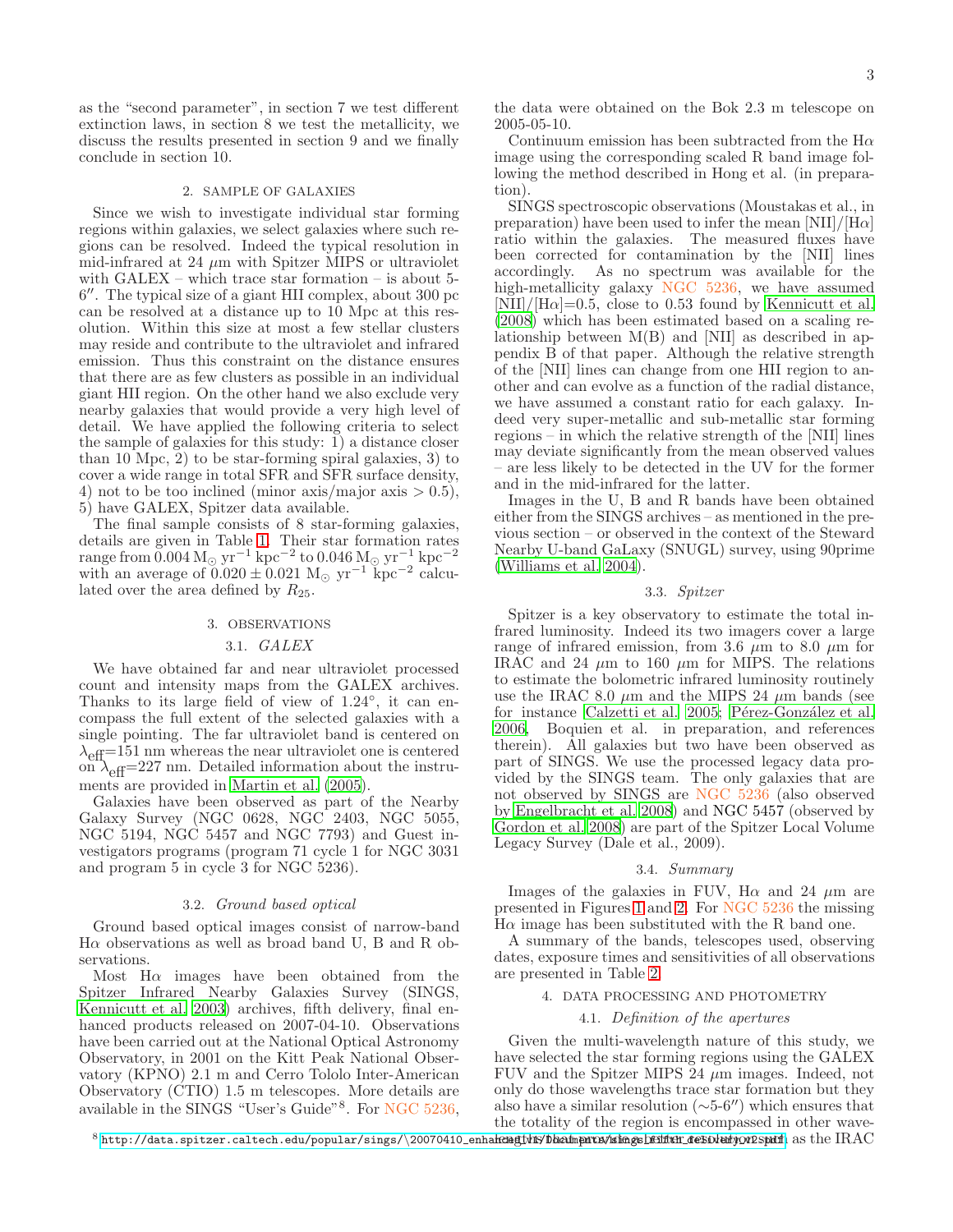TABLE 1 Galaxy parameters

<span id="page-5-0"></span>

| Name             | Morphology | $\alpha^{\mathrm{a}}$<br>(J2000.0) | $\delta^{\mathbf{a}}$<br>(J2000.0) | Distance<br>(Mpc) | PA <sup>D</sup><br>$(\text{deg})$ | Major axis <sup>a</sup> | Minor axis <sup>a</sup> | $\rho_{25}^{\mathrm{c,d}}$ | $\rm [O/H]^d$<br>$(\rho = 0)$ | $\Delta$ [O/H] <sup>d</sup><br>$(\text{dex}/\rho_{25})$ | $\left[\text{NII}\right]/\text{H}\alpha$ |
|------------------|------------|------------------------------------|------------------------------------|-------------------|-----------------------------------|-------------------------|-------------------------|----------------------------|-------------------------------|---------------------------------------------------------|------------------------------------------|
| NGC 0628 (M 74)  | SAbc       | 01 36 41.8                         | $+15$ 47 01                        | 7.3               | $\theta$                          | 10.5                    | 9.5                     | 5.24                       | 9.16                          | $-0.58$                                                 | 0.47                                     |
| <b>NGC 2403</b>  | SABcd      | 07 36 51.4                         | $+653609$                          | 3.13              | 123                               | 21.9                    | 12.3                    | 10.94                      | 8.88                          | $-0.27$                                                 | 0.63                                     |
| NGC 3031 (M 81)  | SAab       | 09 55 33.2                         | $+69$ 03 55                        | 3.55              | 155                               | 26.9                    | 14.1                    | 13.46                      | 9.08                          | $-0.43$                                                 | 0.28                                     |
| NGC 5055 (M 63)  | SAbc       | 13 15 49.3                         | $+42$ 01 45                        | 7.8               | 107                               | 12.6                    | 7.2                     | 6.30                       | 9.27                          | $-0.54$                                                 | $\sim$ $\sim$ $\sim$                     |
| NGC 5194 (M 51)  | SABbc      | 13 29 52.7                         | $+47$ 11 43                        | 7.62              | 22                                | 11.2                    | 6.9                     | 5.61                       | 9.30                          | $-0.49$                                                 | 0.50                                     |
| NGC 5236 (M 83)  | SABC       | 13 37 00.9                         | $-295156$                          | 4.5               | $\Omega$                          | 12.9                    | 11.5                    | 5.9                        | 9.24                          | $-0.19$                                                 | 0.50                                     |
| NGC 5457 (M 101) | SABcd      | 14 03 12.6                         | $+542057$                          | 7.2               | 39                                | 28.8                    | 26.9                    | 14.1                       | 8.89                          | $-0.93$                                                 | $\sim$ $\sim$ $\sim$                     |
| <b>NGC 7793</b>  | SAd        | 23 57 49.8                         | $-32$ 35 28                        | 3.91              | 102                               | 9.3                     | 6.3                     | 4.67                       | 8.93                          | $-0.32$                                                 | 0.28                                     |

 $^{\rm a}$  Data from the NASA/IPAC Extragalactic Database

<sup>b</sup> The position angle is calculated manually adjusting an ellipse to the galaxy in the R band image (if available). <sup>c</sup> Radius of the major axis at the  $\mu_B=25$  mag arcsec<sup>-2</sup> isophote.

d Data obtained from [Zaritsky et al. \(1994](#page-19-50)) and Moustakas et al. (2009, in preparation).



<span id="page-5-1"></span>Fig. 1.— Combined FUV (blue channel),  $H\alpha$  (green channel) and 24  $\mu$ m (red channel). The top-left image in NGC 0628, the top-right one NGC 2403, the bottom-left one NGC 3031 and the bottom-right one NGC 5055. Note that the H $\alpha$  image of NGC 3031 does not cover all the galaxy and is the combination of several pointings which have slightly different background levels can can be clearly seen in the image.

8.0  $\mu$ m and the optical bands. Given that they offer a complementary view of star formation – far ultraviolet emission absorbed by the dust is reemitted in the infrared –, the selection of the star forming regions has been performed independently in those bands. This allows us not to miss regions that have a very low or a very high extinction, the former being mainly visible in FUV while the latter are primarily detected in the infrared.

Even at a resolution of  $\sim$ 5-6″, star forming regions complexes are sufficiently resolved that their shape have to be taken into account using polygonal apertures. Visual inspection shows that the irregular shapes are mainly due to the overlap of very close star forming regions. The apertures have been made as small as possible to reduce the number of star forming regions inside an individual aperture to limit the contamination by nearby sources. The goal is to select star forming regions as simple as possible, and to avoid the most complex ones composed of stellar populations of different ages. To achieve this goal, we have defined apertures using polygons. Each polygon is defined manually to encompass as few star forming regions as possible within a single aperture as well as to avoid artifacts, background and foreground objects.

Even if some regions are most likely selected in the UV



FIG. 2.— Combined FUV (blue channel),  $H\alpha$  (green channel) and 24  $\mu$ m (red channel). The top-left image in NGC 5194, the top-right one NGC 5236, the bottom-left one NGC 7793 and the bottom-right one NGC 5457.

<span id="page-5-2"></span>and in the IR but with different apertures, no attempt has been made to make a link between the two. This is made difficult by the fact that for a given region the apertures can be quite different, cover only a part of the region or be split into several apertures. However, a visual inspection of the apertures shows that some regions have an aperture defined only from either UV or IR even if it is visible in both bands. This is due to the fact that the apertures for each band are built mainly for the most prominent regions.

The background flux is defined on a per-aperture basis using an annulus around the aperture. The radius and the width of this annulus is defined for each galaxy depending on the surface density of star forming regions. Local background subtraction has been performed in all bands. The background level is then calculated using the mode of the pixels enclosed in the background annulus. To improve the determination of the galactic background level, for some wavelengths we have invalidated emission above a given threshold in the background annulus. This threshold has been determined manually to eliminate as much emission as possible from the nearby sources while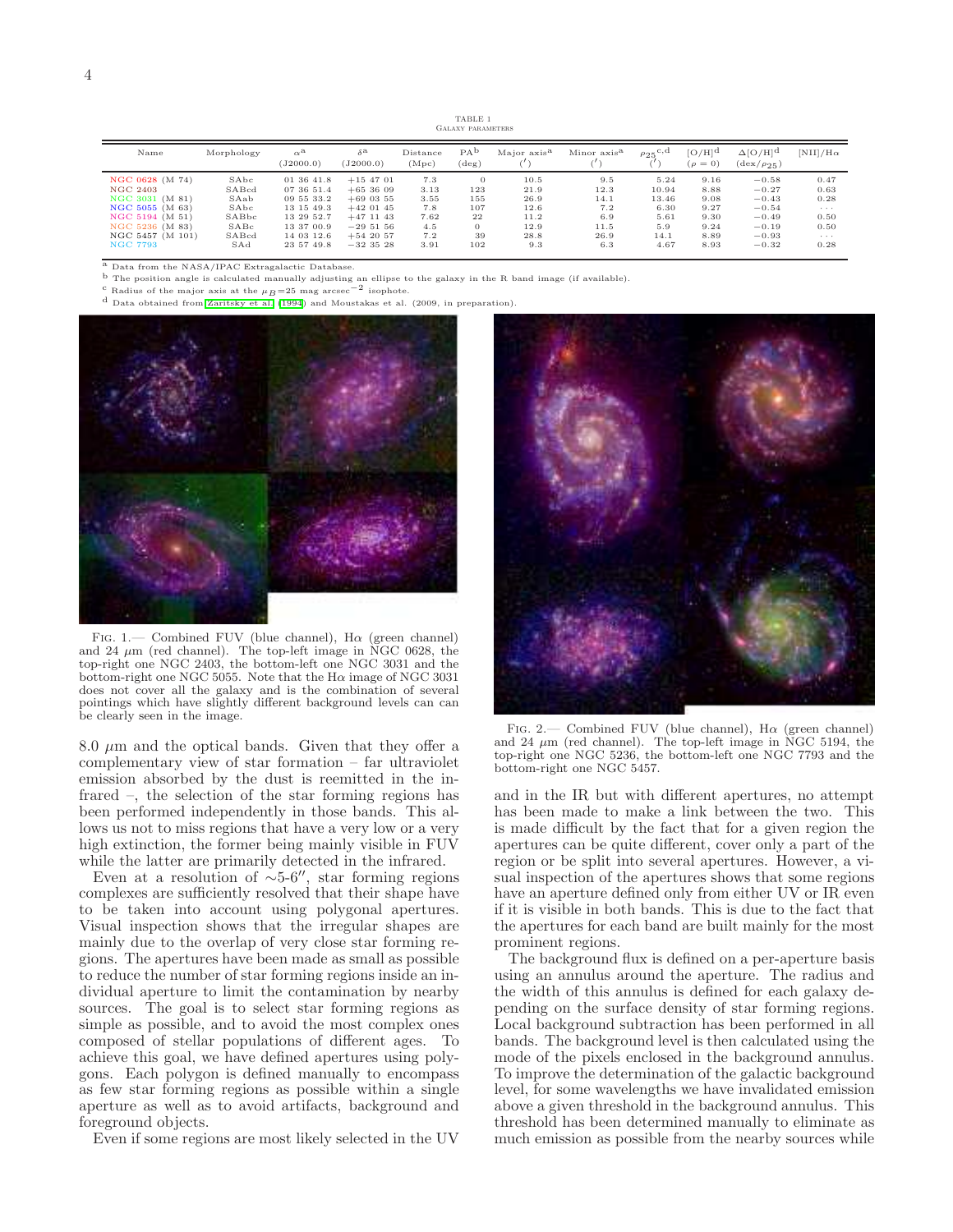TABLE 2 IMAGES

<span id="page-6-0"></span>

| Galaxy                 | Band              | Telescope                    | Date                     | Exposure time | $1-\sigma$ sensitivity  |  |
|------------------------|-------------------|------------------------------|--------------------------|---------------|-------------------------|--|
|                        |                   |                              |                          | (s)           | $(nJy \ arcsec^{-2})^a$ |  |
| <b>NGC 0628</b><br>222 | FUV<br>NUV        | GALEX<br>.                   | 2003-10-07<br>.          | 1636<br>.     | 31<br>28                |  |
| 444                    | U                 | Bok 2.3 m                    | 2004-12-12               | 600           | 42                      |  |
| .                      | Β                 | $CTIO$ 1.5m                  | 2001-10-20               | 480           | 50                      |  |
|                        | R                 | .                            | 2001-10-20               | 180           | 189                     |  |
|                        | $_{\rm H\alpha}$  | .                            | 2001-10-21               | 600           | $1.36\times10^{-20}$    |  |
|                        | $8~\mu m$         | Spitzer/IRAC                 | 2004-07-28               | 240           | 1245                    |  |
| .                      | $24~\mu m$        | Spitzer/MIPS                 | 2005-01-23               | 160           | 2515                    |  |
| <b>NGC 2403</b>        | FUV               | GALEX                        | 2003-12-05               | 3317          | 22                      |  |
| .                      | NUV               | .                            | $\cdots$                 | $\cdots$      | 18                      |  |
| 444                    | U                 | Bok 2.3 m<br>.               | 2004-12-09               | 600           | 35                      |  |
| $\cdots$               | Β<br>R            |                              | 2004-12-10               | 300           | 47<br>74                |  |
| .                      |                   | KPNO 2.1m<br>.               | 2001-11-16               | 180           | $6.70\times10^{-21}$    |  |
| $\sim$ $\sim$          | $H\alpha$         |                              | 2001-11-15               | 600           |                         |  |
| .                      | $8~\mu m$         | Spitzer/IRAC<br>Spitzer/MIPS | 2004-10-12<br>2004-10-12 | 240<br>160    | 790<br>1404             |  |
| NGC 3031               | $24~\mu m$<br>FUV | GALEX                        | 2006-01-05               | 11912         | 23                      |  |
| .                      | NUV               | .                            | 2005-01-12               | $\cdots$      | 17                      |  |
| .                      | U                 | Bok 2.3 m                    | 2004-12-12               | 600           | 42                      |  |
|                        | Β                 | $\ldots$                     | 2004-05-10               | 300           | 48                      |  |
|                        | R                 | $KPNO$ 2.1m                  | 2001-03-30               | 420           | 146                     |  |
|                        | $_{\rm H\alpha}$  | .                            | 2001-03-30               | 900           | $1.33\times10^{-20}$    |  |
|                        | $8~\mu m$         | Spitzer/IRAC                 | 2004-05-01               | 240           | 1219                    |  |
|                        | $24~\mu m$        | Spitzer/MIPS                 | 2004-10-16               | 160           | 1597                    |  |
| NGC 5055               | FUV               | GALEX                        | 2004-03-31               | 1655          | 23                      |  |
| .                      | NUV               | $\cdots$                     | $\cdots$                 | $\cdots$      | 23                      |  |
| .                      | U                 | Bok 2.3 m                    | 2005-02-09               | 600           | 47                      |  |
|                        | Β                 |                              | .                        | 300           | 60                      |  |
| .                      | $H\alpha$         | KPNO 0.9m                    | 1999-04-20               | 420           |                         |  |
| .                      | $8~\mu m$         | Spitzer/IRAC                 | 2004-12-15               | 240           | 1399                    |  |
| .                      | $24~\mu m$        | Spitzer/MIPS                 | 2005-01-26               | 160           | 1750                    |  |
| NGC 5194               | FUV               | GALEX                        | 2003-06-19               | $2520\,$      | 27                      |  |
| $\cdots$<br>.          | <b>NUV</b><br>U   | .<br>Bok 2.3 m               | .                        | .<br>600      | 20<br>20                |  |
|                        | Β                 | KPNO 2.1m                    | 2004-06-20<br>2001-03-28 | 720           | 37                      |  |
|                        | R                 | .                            | 2001-03-28               | 360           | 61                      |  |
| $\cdots$               | $H\alpha$         | $\cdots$                     | 2001-03-28               | 900           | $5.04\times10^{-21}$    |  |
|                        | $8~\mu m$         | Spitzer/IRAC                 | 2004-05-22               | 240           | 1007                    |  |
| $\cdots$               | $24~\mu m$        | Spitzer/MIPS                 | 2004-06-22               | 160           | 1701                    |  |
| <b>NGC 5236</b>        | <b>FUV</b>        | GALEX                        | 2003-06-07               | 1343          | 50                      |  |
| $\cdots$               | NUV               | $\cdots$                     | .                        | .             | 35                      |  |
|                        | U                 | Bok 2.3m                     | 2005-05-09               | 600           | 88                      |  |
|                        | Β                 | .                            | $\cdots$                 | 300           | 104                     |  |
|                        | R                 | .                            | 2005-05-10               | 300           | 125                     |  |
|                        | $_{\rm H\alpha}$  |                              | 2005-05-10               | 600           | $1.37\times10^{-20}$    |  |
| .                      | $8~\mu m$         | Spitzer/IRAC                 | 2008-03-05               | 240           | 1496                    |  |
|                        | $24~\mu m$        | Spitzer/MIPS                 | 2006-02-18               | 160           | 2005                    |  |
| NGC 5457               | FUV               | GALEX                        | 2003-06-20               | 1040          | 38                      |  |
| $\cdots$               | NUV               | $\cdots$                     | $\cdots$                 | $\ldots$      | 30                      |  |
| .                      | U                 | Bok 2.3 m                    | 2005-05-09               | 600           | 49                      |  |
| .<br>.                 | Β<br>$8 \mu m$    | $\cdots$<br>Spitzer/IRAC     | 2005-05-10               | 300           | 31<br>1212              |  |
| .                      | $24 \mu m$        | Spitzer/MIPS                 | 2004-03-08<br>2004-05-10 | 85<br>200     | 1398                    |  |
| NGC 7793               | FUV               | GALEX                        | 2003-09-13               | 1553          | 26                      |  |
| .                      | <b>NUV</b>        | .                            | $\cdots$                 | $\ldots$      | 26                      |  |
|                        | U                 | Danish 1.54m                 | 1997-06-09               | 900           | 63                      |  |
|                        | Β                 | CTIO 1.5m                    | 2001-10-18               | 480           | 73                      |  |
|                        | R                 | $\cdots$                     | 2001-10-18               | 180           | 143                     |  |
|                        | $_{\rm H\alpha}$  | $\cdots$                     | 2001-10-18               | 600           | $1.43 \times 10^{-20}$  |  |
|                        | $8~\mu m$         | Spitzer/IRAC                 | 2004-06-10               | 240           | 1115                    |  |
|                        | $24~\mu m$        | Spitzer/MIPS                 | 2004-07-10               | 160           | 1829                    |  |
|                        |                   |                              |                          |               |                         |  |

 $a$  In units of W m<sup>-2</sup> s<sup>-1</sup> arcsec<sup>-2</sup> for H $\alpha$  images.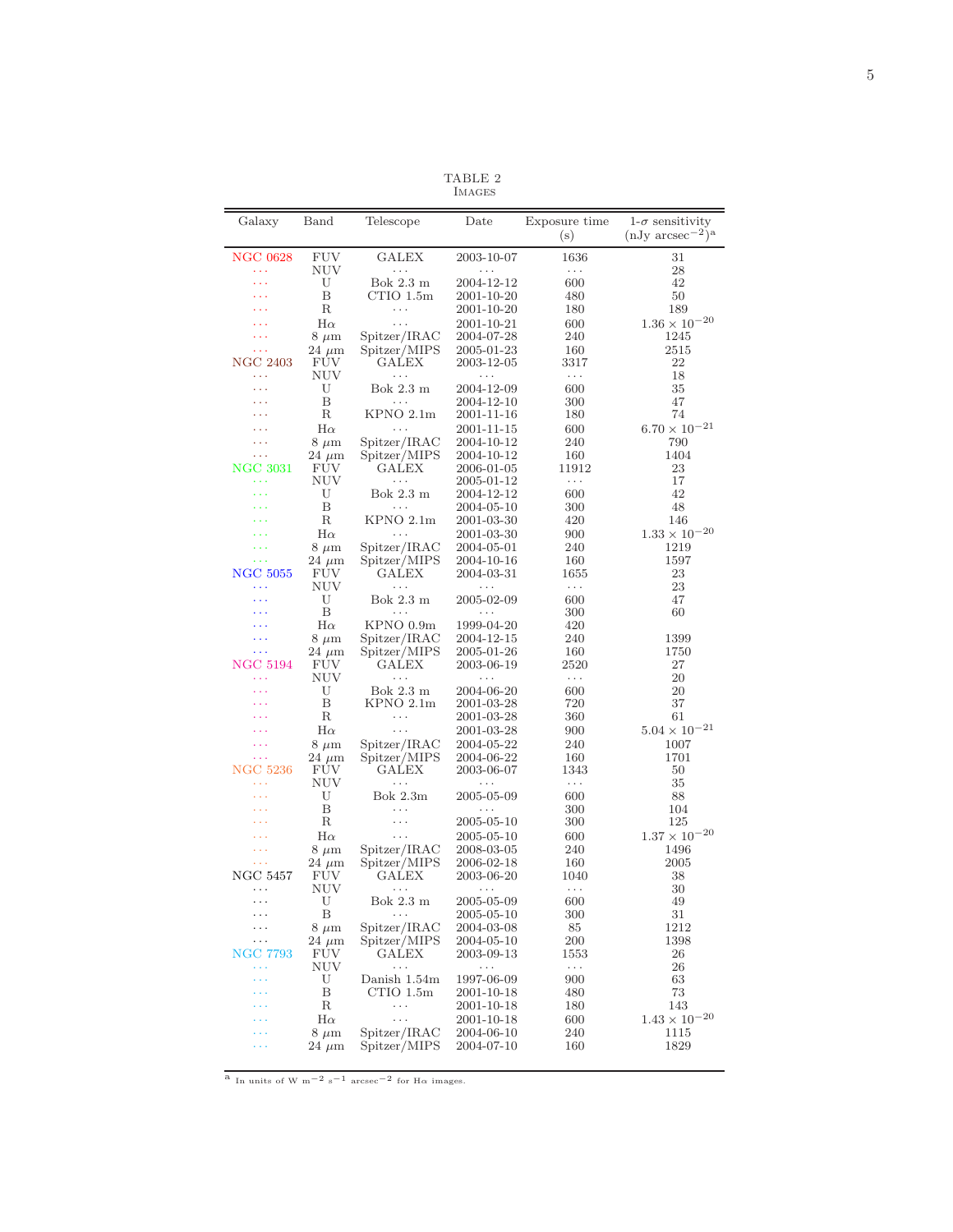keeping the genuine background emission. This was done for the GALEX bands as well as the Spitzer IRAC 8.0  $\mu$ m and MIPS 24  $\mu$ m bands. This threshold was not applied to broadband optical images where young star forming regions are much less prominent ; in the U, B and R bands the local background is dominated by an evolved stellar population.

The raw fluxes and the errors have been calculated using the IRAF procedure POLYPHOT.

Following the aforementioned criteria, we have selected a total of 1146 star forming regions in the 8 galaxies constituting the sample. In order to increase the significance of the results we have subsequently selected only star forming regions which have flux uncertainties of at most 20% in the GALEX FUV, NUV and the Spitzer MIPS 24  $\mu$ m band, leaving us with a total sample of 324 regions. The number of UV selected and infrared selected regions is presented in Table [3,](#page-8-0) for each galaxy in our sample.

#### 4.2. Aperture correction

We have performed an aperture correction on the infrared fluxes. As the method routinely used is not tailored for non circular apertures, we have proceeded as described in [Boquien et al. \(2007\)](#page-19-51). We have calculated an "equivalent radius":  $r = \sqrt{S/\pi}$ , r being the equivalent radius and  $S$  the surface of the aperture in units of pixels. The flux has then been corrected using this equivalent radius combined with the formulas provided in the Spitzer handbook for extended sources for IRAC<sup>9</sup> and in [Engelbracht et al. \(2007\)](#page-19-52) for MIPS. For the 8.0  $\mu$ m  $(24\mu m)$  band the average correction factor was  $0.94\pm0.17$ (resp.  $1.70 \pm 2.11$ ). No aperture correction has been performed neither on UV images – as the corrections are very small – nor on optical images, thanks to their higher angular resolution.

#### 4.3. Correction of the Galactic extinction

We have corrected our UV and optical data for the effect of foreground Galactic extinction using the [Cardelli et al. \(1989\)](#page-19-53) attenuation curve along with the differential extinction  $E(B-V)$  provided by the NASA/IPAC extragalactic database.

#### 4.4. Fluxes and main properties of the sample

The observed fluxes in all bands are presented in Table [4.](#page-8-1) The luminosities of the star forming regions span a factor  $\sim$ 200 in FUV (5.15 × 10<sup>32</sup> to 1.00 × 10<sup>35</sup> W) and a factor  $\sim$ 2000 in 24  $\mu$ m (5.81 × 10<sup>31</sup> to 1.23 × 10<sup>35</sup> W). We can see in Figure [3](#page-7-0) that those two star formation tracers are strongly correlated with a Pearson correlation coefficient  $r = 0.75$  between  $\log(L (24))$  and  $\log(L (FUV))$ .

We observe that especially at higher luminosities, the 24  $\mu$ m luminosity increases faster than the FUV one. This is most likely an extinction effect, as can be seen in infrared luminous galaxies for instance. The fit of the sample gives  $\log L (FUV) = 16.55 \pm 0.85 + (0.52 \pm 0.03) \times$  $\log L(24)$ . The slope is as expected significantly smaller than 1.

<sup>9</sup> Also available at the following address: <http://ssc.spitzer.caltech.edu/irac/calib/extcal/>.



<span id="page-7-0"></span>FIG. 3.— Far ultraviolet luminosity versus the 24  $\mu$ m one. The regions selected in ultraviolet (resp. mid-infrared) are represented by diamonds (resp. by asterisks). The color indicates in which galaxy the star forming regions are located: NGC 0628: red ; NGC 2403: brown ; NGC 3031: green ; NGC 5055: blue ; NGC 5194: magenta ; NGC 5236: Orange ; NGC 5457: black ; NGC 7793: cyan. The black solid line represents the fit for the whole sample.

While the correlation between the FUV and the 24  $\mu$ m star formation tracers is good, the UV bands are impacted by the dust. The distribution of UV colors is presented in Figure [4.](#page-7-1)



<span id="page-7-1"></span>Fig. 4.— Distribution of the UV colors as defined by  $\log F_{\lambda} (FUV) / F_{\lambda} (NUV)$ . The dashed line histogram represents the whole sample. The colored lines represent the histogram for each galaxy. The bin width is 0.04 dex. Histograms are slightly offset horizontally from each other by a small fraction of their bin width for better readability. The colors are the same as defined in Figure [3.](#page-7-0)

There is a clear distinction in the UV colors distribution among the galaxies. The bluest one NGC 5457 peaks 0.2 dex bluer than the reddest one, NGC 5236. This may be a consequence of the presence of older UVemitting stars unrelated to the current star formation episode or the extinction which affects UV luminosities (a range of 0.2 dex corresponds to an extinction range  $A_V \simeq 1$  for the stellar component assuming a starburst attenuation curve). This is supported by the fact that very few star forming regions have an UV color that is compatible with an ionizing population even though  $H\alpha$ is detected in most of them which indicates a redden-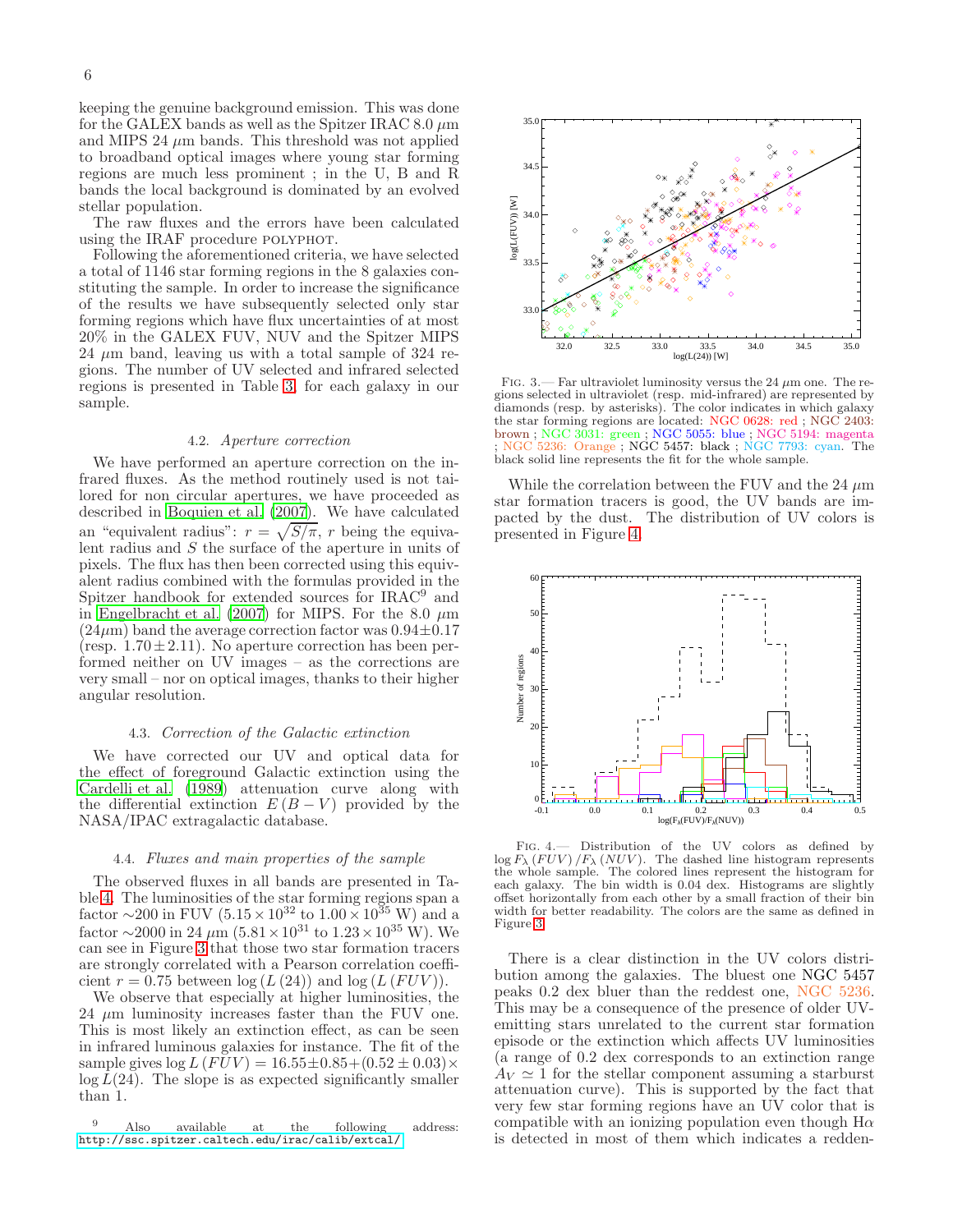<span id="page-8-0"></span>Galaxy UV selected regions IR selected regions Regions Total Selected Total Selected Total Selected NGC 0628 57 26 36 8 93 34 NGC 2403 80 28 24 12 104 40 NGC 3031 135 23 64 13 199 36  $\begin{array}{ccccccccc} \text{NGC 5055} & & 51 & & 7 & & 40 & & 5 & & 91 & & 12 \\ \text{NGC 5194} & & 74 & & 32 & & 63 & & 25 & & 137 & & 57 \\ \end{array}$ NGC 5194 74 32 63 25 137 57 NGC 5236 67 30 52 22 119 52 NGC 5457 143 50 124 34 267 84 NGC 7793 66 6 70 3 136 9 Total 673 202 473 122 1146 **324** 

TABLE 3 Number of selected star forming regions

TABLE 4 Apertures positions and fluxes

<span id="page-8-1"></span>

| ID            | $\alpha^{\rm b}$<br>(J2000.0) | $\delta^{\rm b}$<br>(J2000.0) | $FUV^c$<br>(mJy) | NUV <sup>c</sup><br>(mJy) | $U^{\rm C}$<br>(mJy) | $B^c$<br>(mJy) | $R^c$<br>(mJy) | $8 \mu m$ <sup>de</sup><br>(mJy) | $24 \mu m^d$<br>(mJy) | $H\alpha^C$<br>$-2$ <sub>s</sub> $-1$<br>$10^{-17}$ W m <sup>-1</sup> | $R_e$<br>$^{\prime\prime}$ |
|---------------|-------------------------------|-------------------------------|------------------|---------------------------|----------------------|----------------|----------------|----------------------------------|-----------------------|-----------------------------------------------------------------------|----------------------------|
| NGC 0628-U-01 | 01 36 28.0                    | $+154659$                     | $0.14 + 0.02$    | $0.13 + 0.03$             | $0.20 + 0.05$        | $0.23 + 0.07$  | $0.17 + 0.13$  | $2.81 + 0.52$                    | $4.52 + 0.66$         | $3.74 + 0.74$                                                         | 15.3                       |
| NGC 0628-U-02 | 01 36 29.1                    | $+15$ 48 21                   | $0.19 + 0.01$    | $0.21 + 0.02$             | $0.38 + 0.04$        | $0.34 + 0.06$  | $0.37 + 0.12$  | $11.96 + 0.40$                   | $32.47 + 0.61$        | $11.86 + 0.62$                                                        | 10.0                       |
| NGC 0628-U-03 | 01 36 30.3                    | $+154922$                     | $0.29 + 0.05$    | $0.35 + 0.05$             | $0.86 + 0.10$        | $1.64 + 0.14$  | $1.94 + 0.30$  | $7.24 + 1.01$                    | $8.67 + 1.48$         | $5.49 + 1.68$                                                         | 11.9                       |
| NGC 0628-U-04 | 01 36 36.1                    | $+15$ 48 06                   | $0.17 + 0.03$    | $0.22 + 0.03$             | $0.31 + 0.06$        | $0.41 + 0.11$  | $0.36 + 0.15$  | $6.30 + 0.89$                    | $9.81 + 1.12$         | $3.06 + 0.74$                                                         | 7.3                        |
| NGC 0628-U-05 | 01 36 36.2                    | $+15$ 47 26                   | $0.42 + 0.07$    | $0.48 + 0.08$             | $0.69 + 0.18$        | $0.97 + 0.39$  | $0.90 + 0.60$  | $21.41 + 2.32$                   | $18.28 + 2.04$        | $5.95 + 1.67$                                                         | 12.3                       |
| NGC 0628-U-06 | 01 36 36.4                    | $+155017$                     | $0.55 + 0.10$    | $0.57 + 0.10$             | $0.95 + 0.18$        | $1.03 + 0.31$  | $0.96 + 0.53$  | $13.90 + 2.61$                   | $24.61 + 4.09$        | $22.13 + 2.90$                                                        | 12.8                       |
| NGC 0628-U-07 | 01 36 37.1                    | $+154809$                     | $0.35 + 0.05$    | $0.34 + 0.05$             | $0.55 + 0.12$        | $0.70 + 0.24$  | $0.74 + 0.29$  | $26.09 + 3.14$                   | $45.01 + 2.90$        | $13.02 + 1.38$                                                        | 8.1                        |
| NGC 0628-U-08 | 01 36 37.8                    | $+15$ 45 01                   | $0.55 + 0.06$    | $0.66 + 0.07$             | $0.85 + 0.12$        | $0.95 + 0.22$  | $0.82 + 0.30$  | $21.96 + 1.70$                   | $70.66 + 2.14$        | $17.26 + 1.56$                                                        | 16.2                       |
| NGC 0628-U-09 | 01 36 38.8                    | $+15$ 44 12                   | $1.97 + 0.18$    | $2.14 + 0.19$             | $2.60 + 0.30$        | $3.02 + 0.58$  | $2.34 + 0.81$  | $26.32 + 2.94$                   | $76.63 + 2.64$        | $37.59 + 4.51$                                                        | 8.5                        |
| NGC 0628-U-10 | 01 36 38.8                    | $+15$ 49 13                   | $0.69 + 0.04$    | $0.83 + 0.04$             | $0.05 \pm 0.08$      | $1.50 + 0.13$  | $1.16 + 0.29$  | $7.95 + 0.82$                    | $13.19 + 0.83$        | $6.45 + 1.18$                                                         | 17.1                       |

Nore. — Units of right ascension are hours, minutes, and seconds, and units of declination are degrees, arcminutes, and arcseconds. Aperture correction has only been applied by the applied in its entirely in the electronic

a Format: names of the galaxy-band of selection-number. U (respectively I) indicates that the aperture has been defined from the FUV (resp. 24 µm) image.

b Position of the barycenter of the apertures.

c Stellar and ionized gas fluxes have been corrected for the Galactic foreground extinction using the [Cardelli et al. \(1989](#page-19-53)) law.

d Infrared fluxes have been corrected for aperture effects.

e Stellar emission in the 8  $\mu$ m has been subtracted using the relation presented in [Helou et al. \(2004](#page-19-54)):  $F_{\nu}$  (8 PAH) =  $F_{\nu}$  (8) − 0.232 ×  $F_{\nu}$  (3.6).

ing unrelated to the age of the current episode. Indeed, assuming a [Kroupa \(2001\)](#page-19-55) IMF (Initial Mass Function), and a solar metallicity, a simple stellar population will This permits to derive the extinction of the gas:

still have EW(H $\alpha$ )≃1Å after 20 × 10<sup>6</sup> years. Among the 324 selected star forming regions, we have suitable  $H\alpha$  imaging information for 228 and we measure their fluxes. The lack of  $H\alpha$  observations for NGC 5055 (we do not have the corresponding suitable R band image to perform continuum subtraction making the  $H\alpha$ fluxes too unreliable to be used here) and NGC 5457 is responsible for this difference. Among those regions, 213 (respectively 184) are detected with  $S/N > 3$  (resp.  $S/N > 5$ ). It shows that the star forming regions are young and have recently formed stars. Indeed, the  $H\alpha$ equivalent width is a good tracer of the age of a single star forming episode for the first  $\sim 10 - 15 \times 10^6$  years. We will see in section [6.2](#page-9-0) that the  $U - B$  color is also a good tracer of the age.

#### 4.5. Estimation of the extinction

In order to estimate attenuation values for our regions, we have made use of the 24  $\mu$ m and the H $\alpha$  images. Indeed [Calzetti et al. \(2007\)](#page-19-56) showed that there is a very good correlation between the extinction corrected  $Pa\alpha$ and a combination of the 24  $\mu$ m and dust obscurated H $\alpha$ leading to an estimate of the intrinsic  $H\alpha$  luminosity:

$$
L(\text{H}\alpha)_{intrinsic} = L(\text{H}\alpha)_{observed} + 0.031 \times L(24). \quad (1)
$$

 $A_V^{gas} = 3.06 \times \log \left[ 1 + \frac{0.031 \times L (24)}{L (H_{\odot})} \right]$ 1 . (2)

 $L(\text{H}\alpha)_{observed}$ 

As the extinction of the stars is smaller, we assume here that  $A_V = 0.44 \times A_V^{gas}$  [\(Calzetti et al. 2000](#page-19-13)). We obtain an extinction ranging from  $A_V = 0.06$  to  $A_V = 1.28$  with a mean  $\langle A_V \rangle = 0.44 \pm 0.28$ .

Note that as this method to estimate the extinction is dependent on the H $\alpha$ , NGC 5055 and NGC 5457 fluxes cannot be corrected for the extinction and are therefore excluded from any subsequent analysis involving extinction correction.

#### 5. MODELING

#### 5.1. Spectral synthesis

<span id="page-8-2"></span>To model the SED of individual star forming regions, we have used the PÉGASE II evolutionary spectral synthesis code [\(Fioc & Rocca-Volmerange 1997\)](#page-19-57). We have assumed an instantaneous starburst having an age ranging from  $1 \times 10^6$  years to  $300 \times 10^6$  years with a constant metallicity of  $Z = 0.02$  and a [Kroupa \(2001\)](#page-19-55) initial mass function from 0.1  $M_{\odot}$  to 120  $M_{\odot}$ . The impact of assuming solar metallicity in the models on our results will be examined in section [6.2.](#page-9-0)

Fluxes and colors are determined convolving the generated SED – taking into account the nebular emission lines as well as the nebular continuum which is important for young regions [\(Anders & Fritze-v. Alvensleben 2003](#page-18-0)) – with the spectral response function of the filters for the FUV, NUV, U and B bands. The infrared luminosity is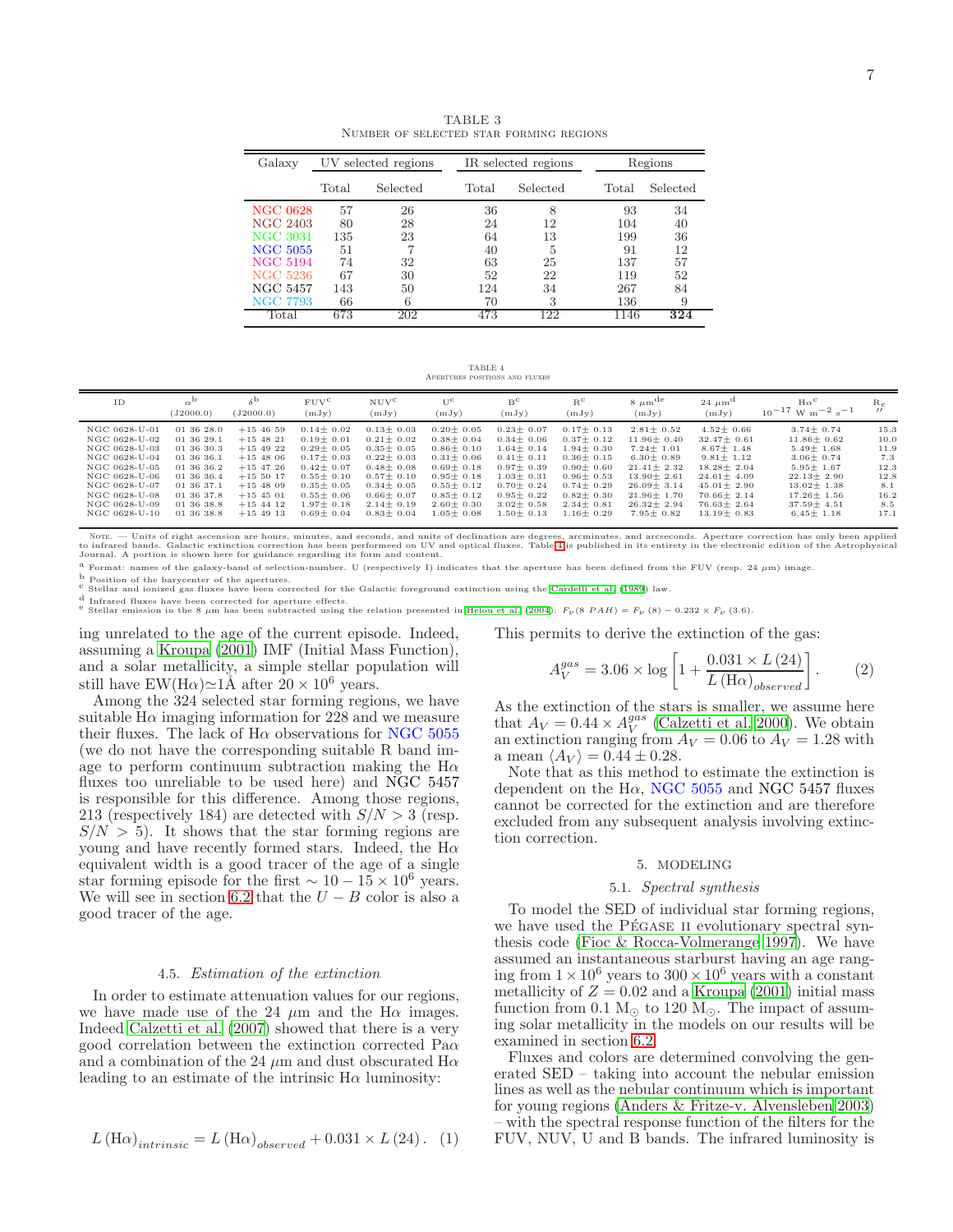obtained calculating the absorbed flux by the dust. See the section hereafter for details about the dust models.

#### 5.2. Dust models

We use different dust models in order to probe the effect of dust-stars geometry: 1) the starburst attenuation curve [\(Calzetti et al. 2000](#page-19-13)): classically used in deep surveys with the IRX- $\beta$  relation, 2) the foreground dust screen Small Magellanic Cloud attenuation curve [\(Gordon et al. 2003](#page-19-32)), 3) the mixed stars and dust Small Magellanic Cloud attenuation curve using the relation:  $I_{\text{observed}}/I_{\text{intrinsic}} = 0.921 \times (1 - 10^{-0.4A(\lambda)}) / A(\lambda)$ adapted from [Natta & Panagia \(1984\)](#page-19-58).

The dust extinction is applied to the unextinguished SED with  $A_V$  ranging from 0 to 3 by steps of 0.1. In this paper, conventionally,  $A_V$  designates the extinction of the stars. The extinction of the gas is noted  $A_V^{gas}$ . The nebular emission accounts for a small fraction of the total flux in the broad bands, and the same extinction law has been applied to the stellar and the nebular emissions in these cases.

A comparison with the models generated by [Calzetti et al. \(2005\)](#page-19-37) using STARBURST99 shows that the results are nearly identical.

#### 6. THE AGE AS THE "SECOND PARAMETER"?

In order to probe the driving parameters for the spread of the normal star-forming galaxies in the IRX- $\beta$  diagram, we need to derive the following quantities for our galaxies: the ultraviolet slope, the total infrared luminosity (section [6.1\)](#page-9-1), which will be used to derive the FIR/FUV ratio, and estimators for the age of the stellar populations. In the present work, we use two estimators: the  $U - B$  color and the equivalent width of H $\alpha$  emission line (section [6.2\)](#page-9-0).

#### <span id="page-9-1"></span>6.1. Estimation of the bolometric infrared luminosity

In order to determine the total infrared emission of the selected star forming region we use the Spitzer IRAC 8.0  $\mu$ m and MIPS 24  $\mu$ m emission. While the exploitation of the MIPS 70  $\mu$ m and 160  $\mu$ m bands would yield better results, their resolution  $(17''$  and  $38'')$  is too low to separate individual star forming regions. For this study we estimate the total infrared emission using the [Calzetti et al. \(2005\)](#page-19-37) relation that was derived in a preliminary study on NGC 5194:

$$
\log L (IR) = \log [L (24)] + 0.908 + 0.793 \log [L_{\nu} (8) / L_{\nu} (24)].
$$
\n(3)

The scatter around the relation within a galaxy is about 40% [\(Calzetti et al. 2005\)](#page-19-37), which is the accuracy level we can expect for the determination of the total infrared flux of individual star forming regions. Pérez-González et al. (2006) also derived a similar relation. Practically, the difference between the Calzetti et al.  $(2005)$  and the Pérez-González et al. [\(2006\)](#page-19-47) IRX estimates for the selected star forming regions is  $-0.07 \pm 0.03$  dex which is only a few percent of the total range and does not alter the results presented in this study.

#### <span id="page-9-0"></span>6.2. Stellar population age estimators

To test if the age is the "second parameter" we are looking for, an accurate determination of the stellar population ages is needed. Given the large number of star forming regions involved, a direct spectral observation of the age sensitive 4000 Å break, as measured by the  $D_{4000}$ parameter are not available for the majority of regions in our sample. We have decided to exploit the  $U - B$  color as a proxy to the 4000  $\AA$  break. Indeed the U band is centered around 360 nm while the B band is centered around  $440 \text{ nm}$ , on each side of the break. A simple P $\acute{\text{r}}$ GASE II model using a [Kroupa \(2001\)](#page-19-55) IMF from 0.1  $M_{\odot}$  to 120  $M_{\odot}$  and a metallicity of Z=0.02 shows that for an instantaneous burst, the  $U - B$  color ranges from  $-1.18$ after  $1 \times 10^6$  years to 0.04 after  $300 \times 10^6$  years (Figure [5](#page-10-0)) left).

While the  $D_{4000}$  parameter is essentially extinction free thanks to the narrow wavelength range probed, extinction is strong at short wavelengths, inducing an important uncertainty regarding the broadband U and B fluxes. However this problem is mitigated when using the  $U - B$  color. Indeed, when averaged on a number of dust geometries and extinction curves, an extinction of  $A_V = 1$  yields only  $E(U - B) \sim 0.1 \times A_V$  mag. We will see in section [6.3](#page-10-1) that the stellar extinction – assuming  $A_V^{stars} = 0.44 \times A_V^{gas}$  – ranges from  $A_V = 0.06$ and  $A_V = 1.28$ , with a mean extinction of 0.44 magnitude, which yields an average uncertainty of 0.04 magnitude (0.1 magnitude if we assume a starburst attenuation law).

Young star forming regions are the main source of  $H\alpha$  emission in star forming galaxies. As the population ages, the H $\alpha$  drops dramatically as stars emitting ionizing photons have a life expectancy typically under  $20 \times 10^6$  years. A standard way to estimate the age is the equivalent width of the  $H\alpha$  emission line, which decreases as the most massive stars die. The exact estimation would necessitate spectroscopic observations. Indeed, even if the R band emission is not constituted only of the continuum – it is "polluted" by the  $H\alpha$  and [NII] lines and the nebular emission in general – it is the best possible approximation with the available data. Another advantage is to limit the differential extinction as the  $H\alpha$ line and the R band central wavelength are close.

A comparison of the evolution of  $U - B$  and H $\alpha$  equivalent width age tracers against time is plotted in Figure [5](#page-10-0) left and they are compared with observations in Figure [5](#page-10-0) right.

We see in Figure [5](#page-10-0) right that for all star forming regions, the  $H\alpha$  equivalent width is reasonably high, ranging typically from  $\sim$  15 Å to  $\sim$  600 Å. This indicates a young age, typically less than  $10 \times 10^6$  years. The  $U - B$  color ranges typically from  $-1.3$  to  $-0.1$ . There is a clear correlation between the  $H\alpha$  equivalent width and the  $U - B$  color with a Pearson correlation coefficient  $r = -0.52$ . NGC 5194 star forming regions are significantly offset from the mean correlation, having a much lower H $\alpha$  equivalent width for their  $U - B$  color (or having a much bluer  $U - B$  color for their H $\alpha$  equivalent width). The instantaneous burst model with a [Kroupa](#page-19-55)  $(2001)$  IMF and a metallicity of  $Z = 0.02$  can reproduce most star forming regions that have a  $U - B$  color redder than  $-0.9$  assuming an extinction such as  $E(U - B) =$  $0.24 \times A_V$  mag and  $EW(H\alpha) \propto 10^{-0.4 \times 0.68 \times A_V}$  with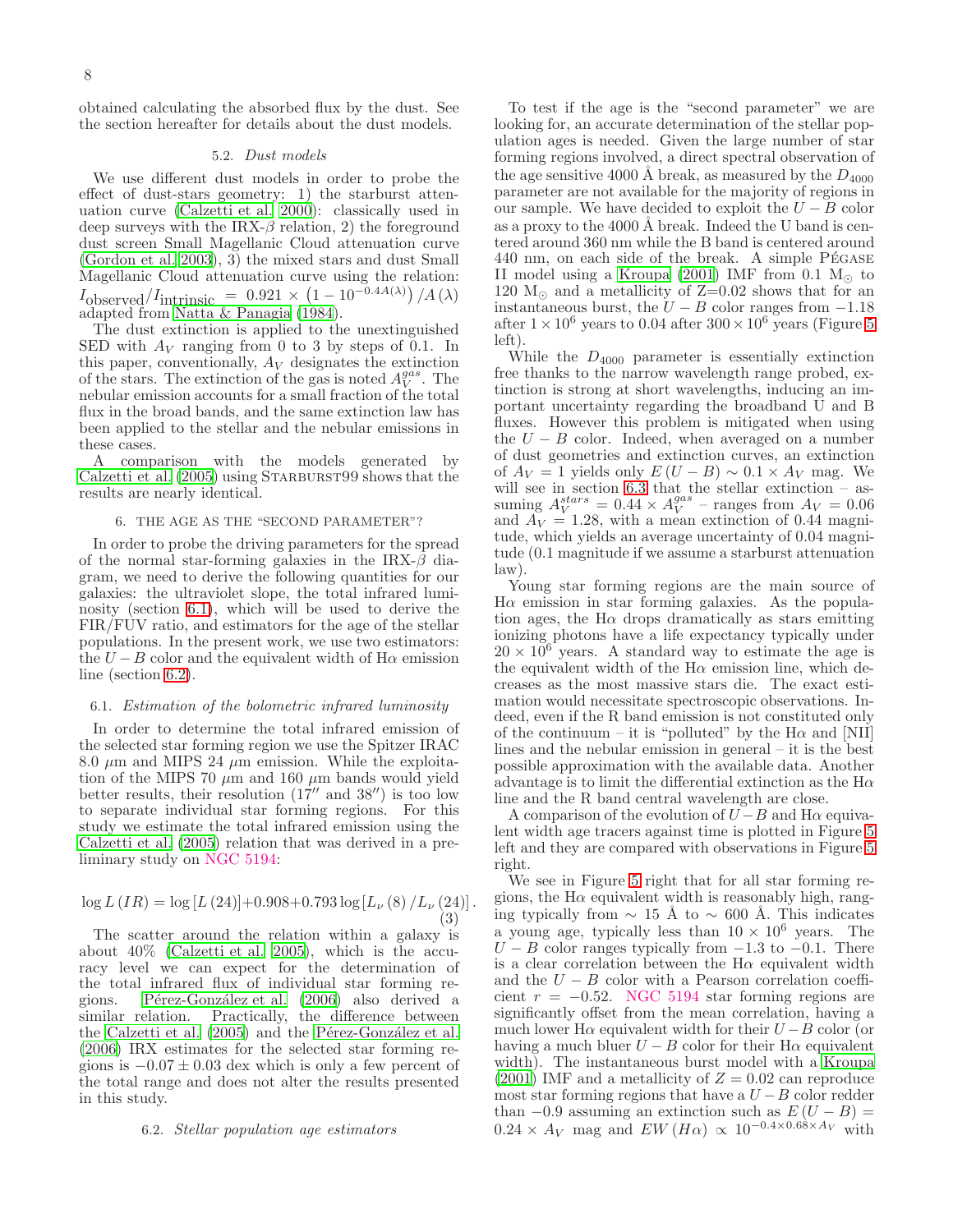

<span id="page-10-0"></span>FIG. 5.— Left:  $U - B$  color (blue line) and the H $\alpha$  equivalent width (red line) versus the time elapsed since an extinction-free instantaneous starburst with a [Kroupa \(2001\)](#page-19-55) IMF and a metallicity  $Z = 0.004$  (dashed line),  $Z = 0.02$  (solid line) and  $Z = 0.01$  (dotted line). Note that practically measurements of equivalent widths smaller than a few Å are uncertain. Right: equivalent width of the H $\alpha$  line defined as  $L(H\alpha)/L_{\lambda}(R)$  in units of Å. The colors are the same as defined in Figure [3.](#page-7-0) The solid colored line represents the track of an extinction-free instantaneous starburst with a [Kroupa \(2001](#page-19-55)) IMF and a metallicity  $Z = 0.02$ . The age ranges from 10<sup>6</sup> years to 20  $\times$  10<sup>6</sup> years by increments of 10<sup>6</sup> years. It is indicated by the colorbar. The black solid lines departing from the colored solid line represent the effect of the extinction, assuming that  $E(U - B) = 0.24 \times A_V$  mag and  $EW(H\alpha) \propto 10^{-0.4 \times 0.68 \times A_V}$  mag which takes into account the differential extinction between the gas and the R band emitting population. Each intersecting line represents an increment of the extinction by 0.1 magnitude.

 $0.04 < A_V < 1.28$ . This shows that while the  $U - B$  color is only weakly sensitive to the extinction, the inclusion of extinction effects is nevertheless needed to reproduce most of the observations. However for the bluest  $U - B$ star forming regions, the model significantly overpredicts the observations of the  $H\alpha$  equivalent width. One possible explanation is an insufficient background removal in the R band image within each region, artificially decreasing the  $EW(H\alpha)$  values for blue  $U - B$  colors. An alternative explanation is a strong contamination of the R band by the H $\alpha$  and [NII] lines which would lead to significantly overestimate the continuum in the R band. However, the mean EW(H $\alpha$ ) is 195  $\pm$  193 Å and the typical width of a R band filter is  $\sim$  1500 Å. This means the contamination is at most about 25%, insufficient to reproduce the observations. In section [6.3](#page-10-1) we will see that the characteristics of most of the star forming can be reproduced by a simple model in the IRX- $\beta$  diagram. An important fraction of them however should not present any significant H $\alpha$  emission – 73% (resp. 60%) should be older than  $12 \times 10^6$  years (resp.  $20 \times 10^6$  years) – if the underlying hypotheses (the star formation history can be modeled as an instantaneous burst and the trend observed as a function of the perpendicular distance is an age effect) are correct.

A parameter that may affect the age estimate is the metallicity. Indeed, higher metallicity stars have a significantly redder  $U - B$  color due to the presence of a high number of metallic absorption lines in their atmosphere. An illustration of this effect on the  $U - B$  and the ultraviolet colors is presented in Figure [6.](#page-10-2)

While the metallicity has an influence, it is small as the oxygen abundances are typically in the relatively narrow range  $12 + \log O/H = 8.6 - 9.2$ , except NGC 5457 which outermost regions have a metallicity down to 8.2. As a reference, [Asplund et al. \(2005\)](#page-18-1) determined the solar metallicity as  $Z = 0.0122$  or  $12 + \log O/H = 8.66$ .

Another uncertainty is due to the synthesis of the U-



<span id="page-10-2"></span>FIG. 6.— Effect of the metallicity on the  $U - B$  and ultraviolet colors. The solid lines represent the  $U - B$  colors while the dashed ones represent the  $\log (F_{\lambda} (FUV) / F_{\lambda} (NUV))$  colors. The red lines give the difference between  $Z = 0.02$  and  $Z = 0.1$ while the the blue ones give the difference between  $Z = 0.02$ while the the blue ones give the unclease  $\sum_{i=1}^{n}$  and  $Z = 0.004$ . For an ionizing population  $(U - B)_{Z=0.1}$  –  $(U - B)_{Z=0.004}$  (resp.  $\log (F_{\lambda} (FUV) / F_{\lambda} (NUV))_{Z=0.1}$  –  $\log(F_{\lambda}(FUV)/F_{\lambda}(NUV))_{Z=0.004})$  reaches a maximum of 0.26 (resp. 0.16).

band luminosities. Indeed, even in simple  $U - B$ ,  $B - V$ color-color diagrams, the model tracks are not consistent with integrated photometry of dwarf galaxies [\(Lee 2006](#page-19-59), for more details).

#### 6.3. IRX- $\beta$  diagram

<span id="page-10-1"></span>In Figure [7](#page-11-0) we present the IRX- $\beta$  diagram of the selected star forming regions compared with the model presented in section [5.](#page-8-2)

Several results have to be noted. We see that most of the star forming regions are in general agreement with the models though a number of regions have a conspicuously blue UV color or a particularly low IRX. We also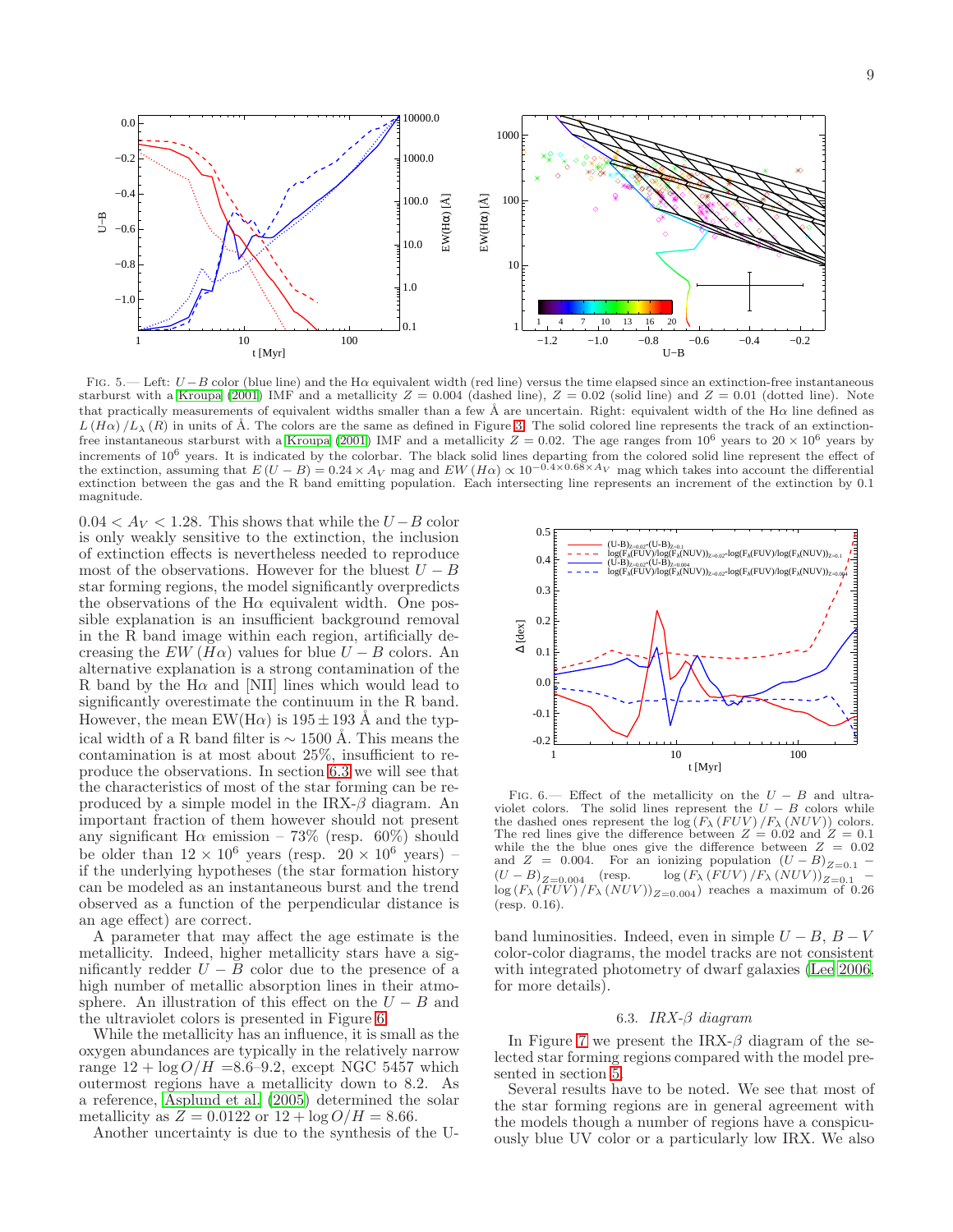1.5 1.5 -0.1 -0.1 1.0 1.0 -0.3  $40.3$ log(F(IR)/F(FUV)) log(F(IR)/F(FUV)) log(F(IR)/F(FUV)) log(F(IR)/F(FUV)) 0.5 0.5 -0.5 -0.5 -0.7 -0.7 0.0 0.0  $-0.9$  $-0.9$ -0.5 -1.1 -0.5 -1.1 -1.3  $-1.3$ -1.0 -1.0 0.6 0.4 0.2 0.0 -0.2 0.6 0.4 0.2 0.0 -0.2  $log(F_{\lambda}(FUV)/F_{\lambda}(NUV))$  $log(F_{\lambda}(FUV)/F_{\lambda}(NUV))$ 

<span id="page-11-0"></span>FIG. 7.— IRX-β diagram of individual star forming regions. The regions represented by a diamond (resp. star) are FUV (resp. 24 μm) selected. The color of the symbols indicates the actual  $U - B$  color (i.e. the age) following the scale defined by the color bar on the right corner. The error bars are plotted in light gray. The grid is the model described in section [5](#page-8-2) using a starburst attenuation curve (left) and the SMC extinction curve (right). The color of each vertex corresponds to the expected  $U - B$  color. The axis predominantly horizontal (resp. vertical) samples the age:  $1 \times 10^6$ ,  $6 \times 10^6$ ,  $12 \times 10^6$ ,  $20 \times 10^6$ ,  $30 \times 10^6$ ,  $40 \times 10^6$ ,  $50 \times 10^6$ ,  $75 \times 10^6$ ,  $100 \times 10^6$ ,  $150 \times 10^6$ ,  $200 \times 10^6$ ,  $250 \times 10^6$  and  $300 \times 10^6$  years (resp. extinction from  $A_V = 0.1$  to  $A_V = 3.0$ , the first horizontal line representing an extinction of 0.1 magnitude.). The solid lines represent an ionizing population while the dashed lines represent a non-ionizing population. The model representing the origin of the perpendicular distance  $(d = 0)$  corresponds to an age of  $6 \times 10^6$  years. We see on the grid that the age has a much stronger effect on the  $\bar{U} - \bar{B}$  color than the extinction. The black squares represent SINGS [\(Kennicutt et al. 2003\)](#page-19-44) galaxies and the black triangles LVL ones (Dale et al., 2009).

see that the selected star forming regions describe a clear envelope mostly circumscribed in its upper part by the modeled starburst IRX- $\beta$  relation of a very young starburst. We retrieve here the well known result that quiescent star forming galaxies lay under the starburst  $IRX-\beta$ curve.

A visual inspection shows an expected qualitative trend to have younger regions where the UV color is the bluest while on the right part there are predominantly older regions which have a redder UV color. Interestingly the younger regions have a trend closer to the modeled IRX- $\beta$  starburst relation. One explanation could be that it marks the locus of both constant star formation and young stellar regions. Indeed, in addition to their young age, the dust-stars geometry is likely to be similar to that of starburst galaxies (star forming regions inside a dust shell). Another explanation could be that those regions are still relatively enshrouded in their birth cloud. However, as shown by [Prescott et al. \(2007\)](#page-19-60), only 3% of regions are completely enshrouded in dust.

#### <span id="page-11-2"></span>6.4. Age sensitive tracers as a function of the perpendicular distance

Here we quantify whether age may be the parameter accounting for the deviations of our regions from the starburst attenuation curve in the IR- $\beta$  diagram.

A standard tool to evaluate the distance of a star forming region (or a galaxy as a whole) from the standard starburst attenuation law is the perpendicular distance in the IRX- $\beta$  diagram [\(Kong et al. 2004,](#page-19-34) for instance). The distance is simply defined as the euclidean distance:

<span id="page-11-1"></span>
$$
d = \sqrt{(x - x_{EL})^2 + (y - y_{EL})^2},
$$
 (4)

where x (resp.  $x_{EL}$ ) and y (resp.  $y_{EL}$ ) are the  $\beta$  and IRX values of the individual star forming regions (resp. of the extinction law locus that is the closest to the observed value) and d is the dimensionless distance in the IRX- $\beta$  plot. The starburst and SMC IRX- $\beta$  relations are obtained from the model presented above. The SMC extinction law will be studied more in detail in section [7.](#page-14-0) We assume an age of  $6 \times 10^6$  years which gives an intrinsic  $\log F_{\lambda} (FUV) / F_{\lambda} (NUV) = 0.37$ . The IRX- $\beta$  relation is obtained varying the extinction applied to this population. Following the [Kong et al. \(2004\)](#page-19-34) convention, star forming regions which have a higher (resp. lower) than expected IRX given their UV slope will have  $d > 0$  (resp.  $d < 0$ ).

In Figure [8](#page-12-0) we plot the equivalent width as the ratio between the  $H\alpha$  flux and the R band flux density corrected for the extinction using the formula in section [6.2](#page-9-0) against the perpendicular distance.

As expected the mean  $H\alpha$  equivalent width increases as a function of the perpendicular distance with a slope of 385 and a large  $1\sigma$  scatter around the linear fit: 150Å. The perpendicular distance and the  $H\alpha$  equivalent width are weakly correlated with a Pearson correlation coefficient  $r = 0.18$ . The most surprising result is that even at large negative perpendicular distances, a significant  $H\alpha$ emission is detected. This result shows that the age as measured by the  $H\alpha$  equivalent width is not the "second" parameter" we are seeking. From the point of view of star formation, it could mean that the assumption of an instantaneous starburst is not valid. We will explore if variations of the star formation history can explain the observations in section [6.5.](#page-12-1)

In Figure [9](#page-12-2) the extinction corrected  $U - B$  – assuming a starburst attenuation law:  $E(U - B) = 0.24 \times A_V$  mag – is plotted as a function of the perpendicular distance.

While a trend of the  $U - B$  color as a function of the perpendicular distance could be expected, it is particularly weak, with a slope of only  $-0.62 \pm 0.20$ . The perpendicular distance and the  $\tilde{U} - B$  color are correlated with a Pearson correlation coefficient  $r = -0.17$ . The weakness of the trend combined with the important scatter hints that another physical phenomenon than the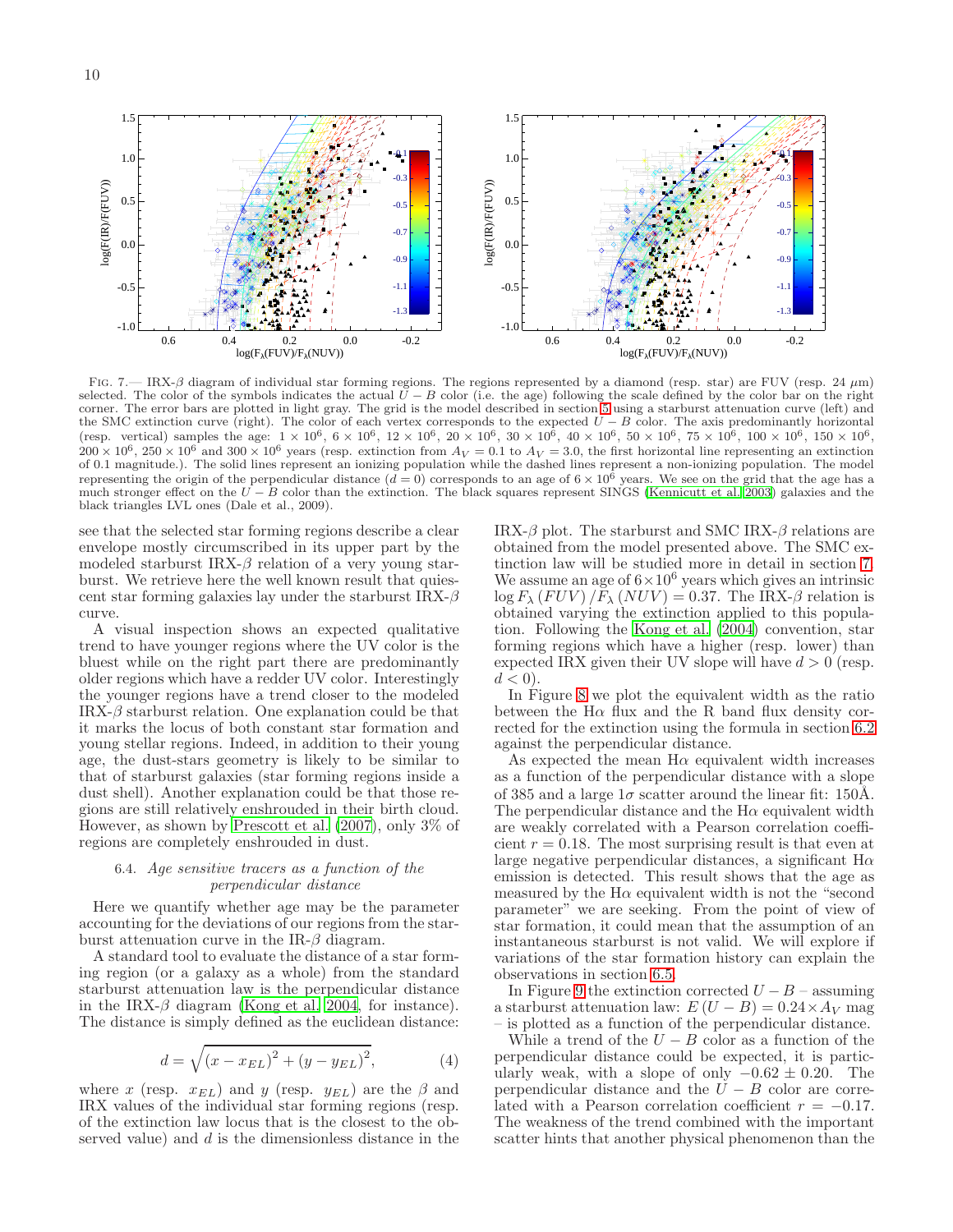

<span id="page-12-0"></span>FIG. 8.— Differential extinction corrected H $\alpha$  equivalent width, as defined by the ratio of the H $\alpha$  over R band flux density, as a function of the perpendicular distance (as defined in equation [4,](#page-11-1) see section [6.4\)](#page-11-2) between the starburst (left) and SMC (right) laws and the individual star-forming regions in the IRX-β diagram. The purple line is the fit of the equivalent width as a function of the perpendicular distance:  $EW(H\alpha) = 264 \pm 13 + (385 \pm 144) \times d$  (starburst) and  $EW(H\alpha) = 234 \pm 10 + (410 \pm 157) \times d$  (SMC).



<span id="page-12-2"></span>FIG. 9.— Extinction corrected  $U - B$  color as a function of the perpendicular distance (as defined in equation [4,](#page-11-1) see section [6.4\)](#page-11-2) between the starburst (left) and SMC (right) laws and the individual star-forming regions in the IRX-β diagram. The purple line is the linear fit of the extinction corrected  $U - B$  color as a function of the perpendicular distance:  $U - B = -0.85 \pm 0.02 - (0.62 \pm 0.20) \times d$  (starburst) and  $U - B = -0.80 \pm 0.01 - (0.74 \pm 0.22) \times d$  (SMC).

age plays a much more important role.

We have shown here that the age, which was a prime candidate to explain the deviation from the starburst attenuation law in the IRX- $\beta$  diagram does not seem to play a major role. Indeed, using two different age tracers, the  $U-B$  color and the H $\alpha$  line equivalent width, the large dispersion around the relation shows that the influence of the age is at most minimal under the current assumptions and for the timescales probed by those two tracers.

#### <span id="page-12-1"></span>6.5. Influence of the star formation history and dilution by an older stellar population

We have shown that an instantaneous starburst cannot reproduce simultaneously the large perpendicular distances and a non negligible  $H\alpha$  emission. In particular, there are a number of regions in our sample that are too red in UV colors. We now consider the possibility that the stellar populations in those star forming regions are more complex than a simple instantaneous burst description. We thus introduce a model of the stellar population

of a galactic disk that considers an exponentially decreasing SFR of the form:

<span id="page-12-3"></span>
$$
SFR(t) = a \times \exp(-t/\tau), \qquad (5)
$$

where a is an arbitrary normalization constant in units of  $M_{\odot}$ .yr<sup>-1</sup>, t is the time in years and  $\tau$  is the time constant in years.

First of all we want to see if an exponentially decreasing star formation rate is able to reproduce the observations. To take into account different cases of star formation history we test 3 models which differ by the ratio  $SFR (12 \times 10^9) / SFR (0)$ .  $SFR (0)$  is the SFR at  $t = 0$  year and  $SFR (12 \times 10^9)$  is the SFR at  $t = 12 \times 10^9$  years, both from equation [5.](#page-12-3) The values of this ratio are  $1/10$ ,  $1/100$  and  $1/1000$  (which correspond to a birthrate parameter of  $2.6 \times 10^{-1}$ ,  $4.7 \times 10^{-2}$  and  $6.9 \times 10^{-3}$  and a timescale of  $5.2 \times 10^{9}$  years,  $2.6 \times 10^{9}$ years and  $1.73 \times 10^9$  years respectively). It turns out that this star formation history can be readily excluded as it cannot reproduce at all the observations. The reason is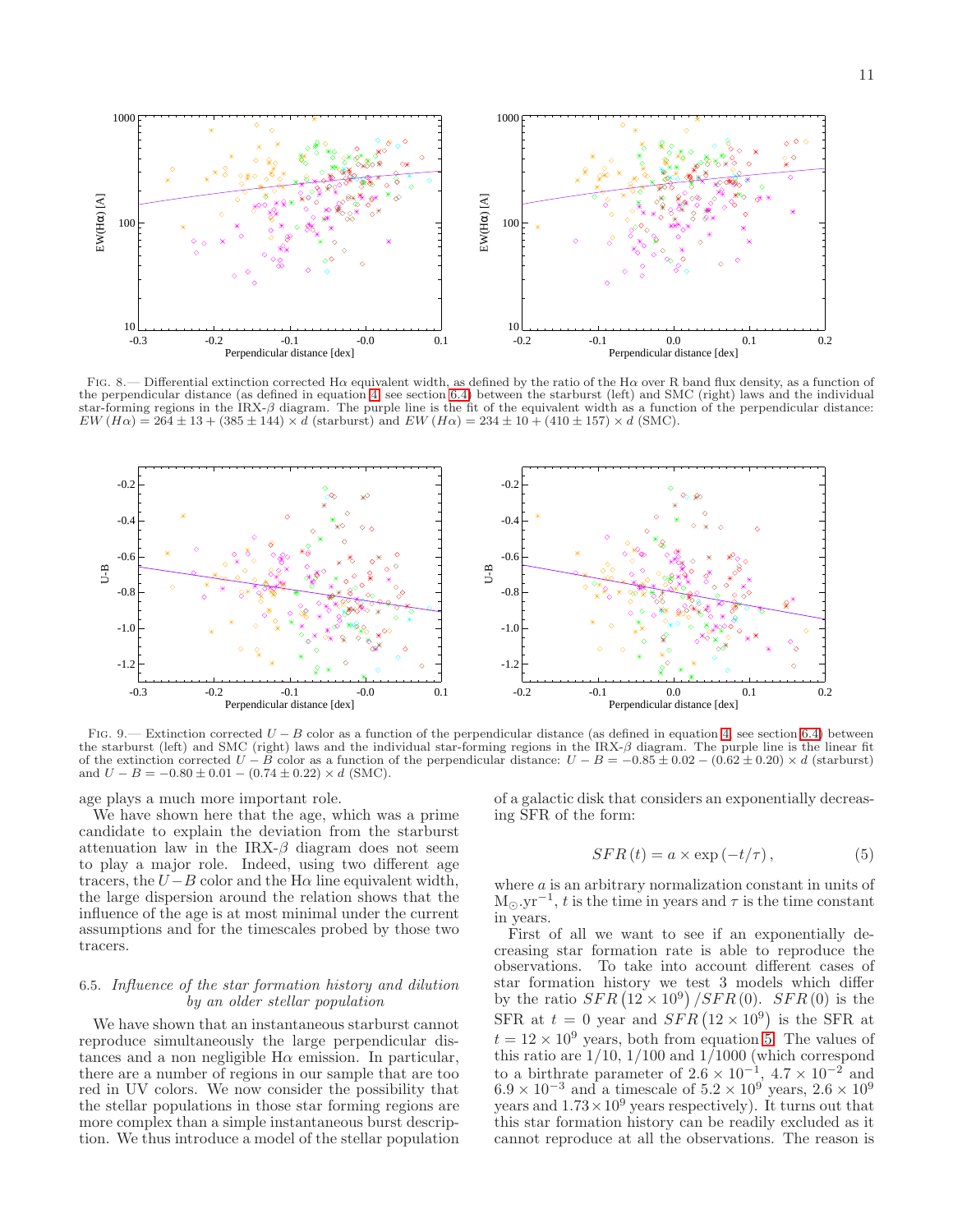that even for  $SFR (12 \times 10^9) / SFR (0) = 1/1000$ , the current star formation rate is high enough to overwhelm ultraviolet emission from older stellar populations.

A more realistic model for a galactic star forming region is a small burst on top of the galactic stellar population. To model the galactic stellar population we use an exponentially decreasing star formation rate as de-scribed in equation [5](#page-12-3) for  $0 \le t \le 11.95 \times 10^9$  years, no star formation for  $11.95 \times 10^9 < t < 12 \times 10^9$  years and an instantaneous burst at  $t = 12 \times 10^9$  years. The rationale is that in the area of the star forming region, due to the diffusion of the stars over time, the stellar population is made of stars born in different regions of the galaxy subsequently mixed. However stars younger than a few  $10 \times 10^6$  years are too young to have migrated long distances. In addition we assume that in the last  $50 \times 10^6$ years, no star formation has taken place at the location of the current star forming region and no significant migration from nearby star forming regions has occurred. The mass of the instantaneous starburst at  $t = 12 \times 10^9$ years is defined as  $M_{stars}/300$  following [Calzetti et al.](#page-19-37)  $(2005)$ , were  $M_{stars}$  is the mass of the stars constituting the background galactic population. The model is plot-ted in Figure [10](#page-13-0) along with the observations in an IRX- $\beta$ diagram.



<span id="page-13-0"></span>Fig. 10.— Same as Figure [7](#page-11-0) with a model constituted of an exponentially decreasing burst during  $11.95 \times 10^{12}$  years and an instantaneous starburst of a mass of  $M_{stars}/300$  at  $t = 12 \times 10^9$ .

While this model reproduces a much larger range of ultraviolet colors as a whole, it still cannot explain the  $H\alpha$  emission of such regions. Indeed, initially the instantaneous starburst emission dominates over the older population until it fades away after a few tens millions years, after which the older population dominates and is responsible of the redder ultraviolet colors compared to the model presented in section [5.](#page-8-2)

While a continuous star formation does not account for the observations, we can take into account a more stochastic nature of the star formation history by considering a single, still UV emitting, older burst. Indeed, the presence of a significant old stellar population can have an influence on the UV color. Individual star forming regions with local backgrounds subtracted are less affected by this effect than integrated galaxies. Some of the observed regions are redder than can what can be reproduced by an ionizing population and a SMC extinction law (see Figure [7](#page-11-0) and section [7,](#page-14-0) the SMC extinction law is already extreme in that it has a very steep slope in the UV, this means that for a given IRX, it reddens more the UV color than any other extinction law considered in this study). That there are some regions which have an even redder color hints about the possibility of a dilution by older stellar populations. In order to test this, we have made a simple model assuming 2 instantaneous bursts, the one we are currently observing and another one which is  $300 \times 10^6$  years old. The star formation history is undoubtedly more complex but cannot be precisely retrieved with the current observations. However, NUV emitting populations have an life expectancy of about  $10^9$  years. We take here a  $300 \times 10^6$  years old instantaneous burst as an approximation of the real star formation history. The mass ratio of the more evolved stellar population to the younger one varies from 0 to 300. We have selected all star forming regions that have a redder UV color than a  $20 \times 10^6$  years old starburst extincted with the SMC extinction law. We then have calculated what dilution would be the necessary to redden the UV color, if those regions were actually  $20 \times 10^6$ years old to account for the fact that they still emit in Hα. There is a total of 67 star forming regions which have a UV color redder than a SMC-extincted  $20 \times 10^6$ years old burst. The model shows that the mean mass ratio is  $7.8 \pm 7.1$  with a median of 5. This is much smaller than the ratio for integrated galaxies which reach up to few hundreds. This corresponds to a mean flux ratio of 0.15 in FUV and 0.29 in NUV. Note however that 64% of those star forming regions have flux uncertainties such that the observations could be reproduced without needing an older stellar population.

The dilution by an old stellar population has an influence not only on the UV color but also simultaneously on the  $U - B$  color as we can see in Figure [11.](#page-13-1)



<span id="page-13-1"></span>FIG. 11.— Influence of old stellar population on a  $10^6$  and  $20 \times 10^6$ years old, H $\alpha$  emitting, burst on the UV and  $U - B$  colors. The straight solid lines represents the locus of a SMC-extincted  $10^6$ (lower line) and  $20 \times 10^6$  years old (upper line) bursts from  $A_V =$ 0.1 to  $A_V = 1.0$ . The color, solid, dotted and dashed lines trace the evolution of the colors as a function of the mass ratio for an old population of  $300 \times 10^6$ ,  $500 \times 10^6$  and  $10^9$  years respectively. The successive filled squares (for the  $20 \times 10^6$  years old population) and the triangles (for the  $10^6$  years old population) indicate the mass ratio: 10, 25, 50, 100, 150, 200, 300.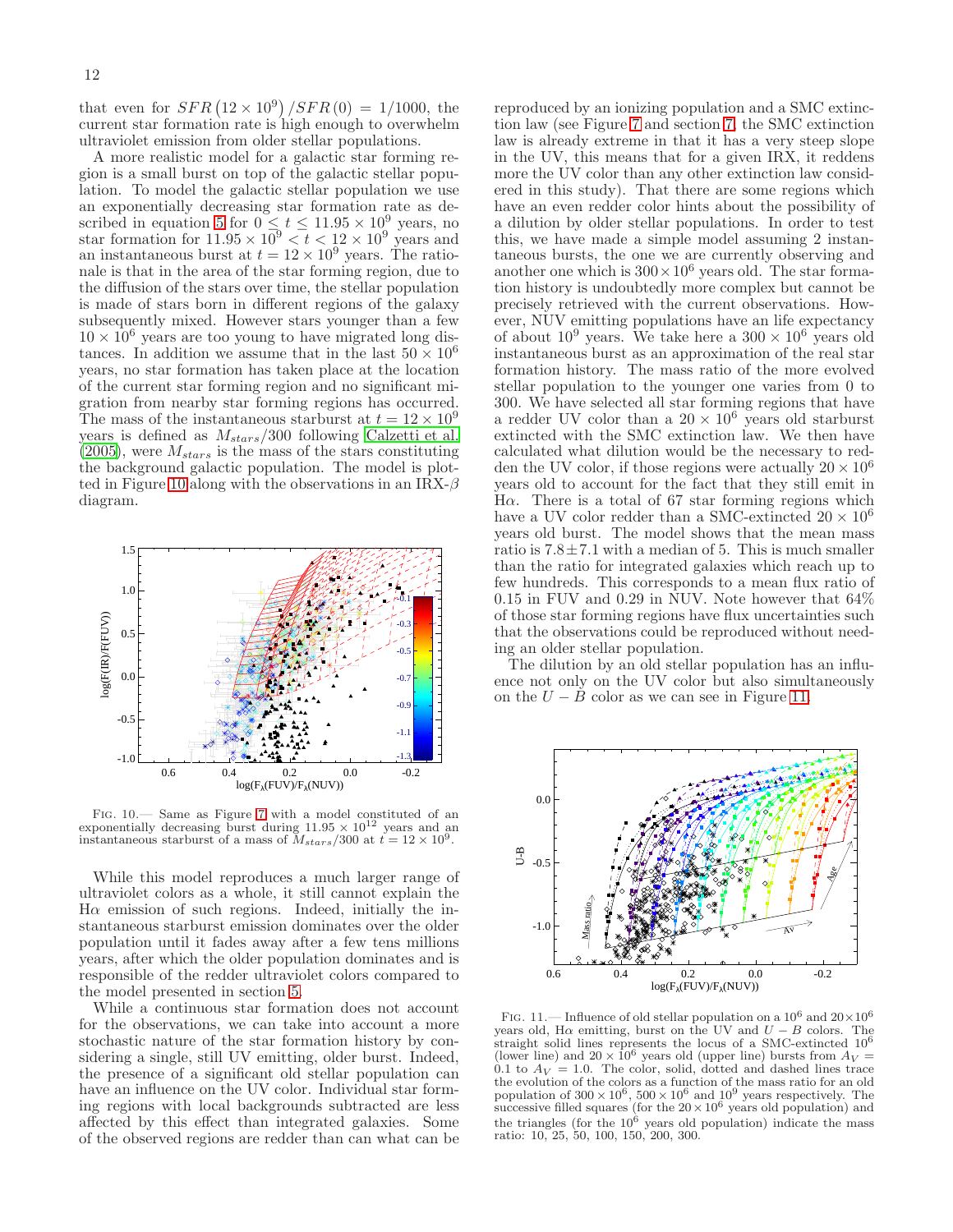We see that even a relatively small mass ratio can have a significant influence on the colors. The influence fades away as the older population gets older. Indeed, the intrinsic UV luminosity drops quickly with age. Hence, even if the older population gets redder, a higher mass ratio is needed to offset its smaller UV luminosity. On the other hand, the life expectancy of U and B emitting stars is much longer than those which predominate the UV luminosity. That is why an older population has significantly more influence on the  $U - \overline{B}$  color than on the UV color.

#### 7. EXTINCTION LAWS

<span id="page-14-0"></span>We will explore here the effect of varying our assumptions on the dust attenuation law and dust geometry. We add to the starburst attenuation curve the case of an SMC extinction curve [\(Gordon et al. 2003\)](#page-19-32) for both foreground and mixed dust geometries. We will not consider curves like the Milky Way one, as [Calzetti et al. \(2005](#page-19-37)) showed that this curve cannot reproduce the observed trend of the data in the IRX- $\beta$  diagram, for any dust geometry. Conversely, the SMC extinction law, coupled with a foreground screen seems effective at reproducing part of the observed trend (Figure [7\)](#page-11-0).

We observe that most of the star forming regions can be reproduced by one or more models but that no model can reproduce all observations. Because the SMC extinction law has a sharper rise compared to the starburst attenuation law, the UV color is more sensitive to the extinction in the former case than in the latter one, thus producing redder UV colors for equal FIR/UV ratios.

While the model using the SMC extinction law fails to reproduce the youngest regions that could be explained with a starburst attenuation curve it can however reproduce a number of UV red regions with a younger inferred age. The question of the reproducibility of the  $H\alpha$  emission remains in fact open as most of the selected star forming regions are detected in  $H\alpha$ . In order to address this question we plot the UV colors that can be reproduced by  $H\alpha$  emitting populations as a function of the extinction in Figure [12.](#page-14-1) For each model we plot two lines, one for a  $10^6$  year old starburst and one for an age of  $12 \times 10^6$  years (the oldest age that can still produce a reasonably high number of ionizing photons).

We observe that as expected, a single extinction law cannot reproduce all of the observations. For instance, for a given extinction, in the case of the starburst attenuation law, the ultraviolet color is too blue. Regarding the SMC extinction law, the behavior is very different depending on the assumption made on the stellar extinction. If we assume  $A_V = A_V^{gas}$ , only the least extinguished star forming regions can be reproduced. Diminishing the extinction of the stars relative to the extinction of the gas, more star forming regions can be reproduced by the model, but only a fraction of the total number at a time (i.e. by each model).

So far we have always inspected the evolution of age tracers assuming the starburst attenuation law. As stated above, if the actual extinction law in quiescent star forming galaxies is different, it can emulate an age effect. As we have already specified, star forming regions in the IRX- $\beta$  diagram are bracketed by the starburst attenuation law and foreground SMC extinction law.

In Figure [8](#page-12-0) right, we plot the  $H\alpha$  equivalent width



<span id="page-14-1"></span>Fig. 12.— Ultraviolet color as a function of the extinction in magnitudes. Star forming regions are plotted with symbols and colors as defined in Figure [7.](#page-11-0) The starburst attenuation law is plotted with a solid line, SMC with a dashed line,  $\text{SMC}(A_V/0.44)$ - this is equivalent to  $A_V = A_V^{gas}$ , assuming that the relation  $A_V = 0.44 \times A_V^{gas}$  is also valid in the case of a SMC attenuation  $\Delta V = 0.44 \times \Delta V$  is also valid in the case of a SMC attenuation<br>law – with a dotted line, and a mixed SMC law with a dash tripledot line. The blue lines are for a 10<sup>6</sup> years old burst and the red ones for a  $12 \times 10^6$  years old burst.

versus the perpendicular distance from the SMC IRX- $\beta$ law. The trend between the  $H\alpha$  equivalent width and the perpendicular distance is even weaker than in the case of a starburst attenuation curve: the slope is similar (410 versus 385) as well as the Pearson correlation coefficient  $(r = 0.13$  in the SMC case and  $r = 0.18$  in the starburst one).

In Figure [9](#page-12-2) right, we plot the  $U - B$  age tracer versus the perpendicular distance from the SMC IRX- $\beta$  law. The trend between the  $U - B$  and the perpendicular distance is approximately as weak as in the case of a starburst attenuation curve: the slope is similar  $(-0.74 \text{ ver-}$ sus −0.62) as well as the Pearson correlation coefficient  $(r = -0.22$  versus  $r = -0.17$ ).

The standard IRX- $\beta$  relation is based on the starburst attenuation law. However the physical conditions for such a law to be valid are not necessarily always met in the case of star forming regions. In this section we have investigated different extinction laws. We have shown that no single law is able to reproduce the observations. Conversely, a range of extinction laws between the starburst attenuation law and the foreground SMC extinction law can explain the observations, in line with what was found by [Burgarella et al. \(2005\)](#page-19-61).

#### 8. METALLICITY

The metallicity can significantly affect the ultraviolet and  $U - B$  colors as we have seen in section [6.2.](#page-9-0) In Figure [13](#page-15-0) we plot 3 models (using the same parameters as the ones described in section [6.2\)](#page-9-0) which differ only by the metallicity:  $Z = 0.1, Z = 0.02$  and  $Z = 0.004$ .

The most metal poor model spans a small UV color range, slightly more than 0.2 dex. The most metal rich model conversely has a much faster evolving ultraviolet color. While this may explain the presence of  $H\alpha$  emission in a number of regions it nevertheless still cannot account for the most UV-red regions, assuming a starburst attenuation law.

As we see, the metallicity has an important effect on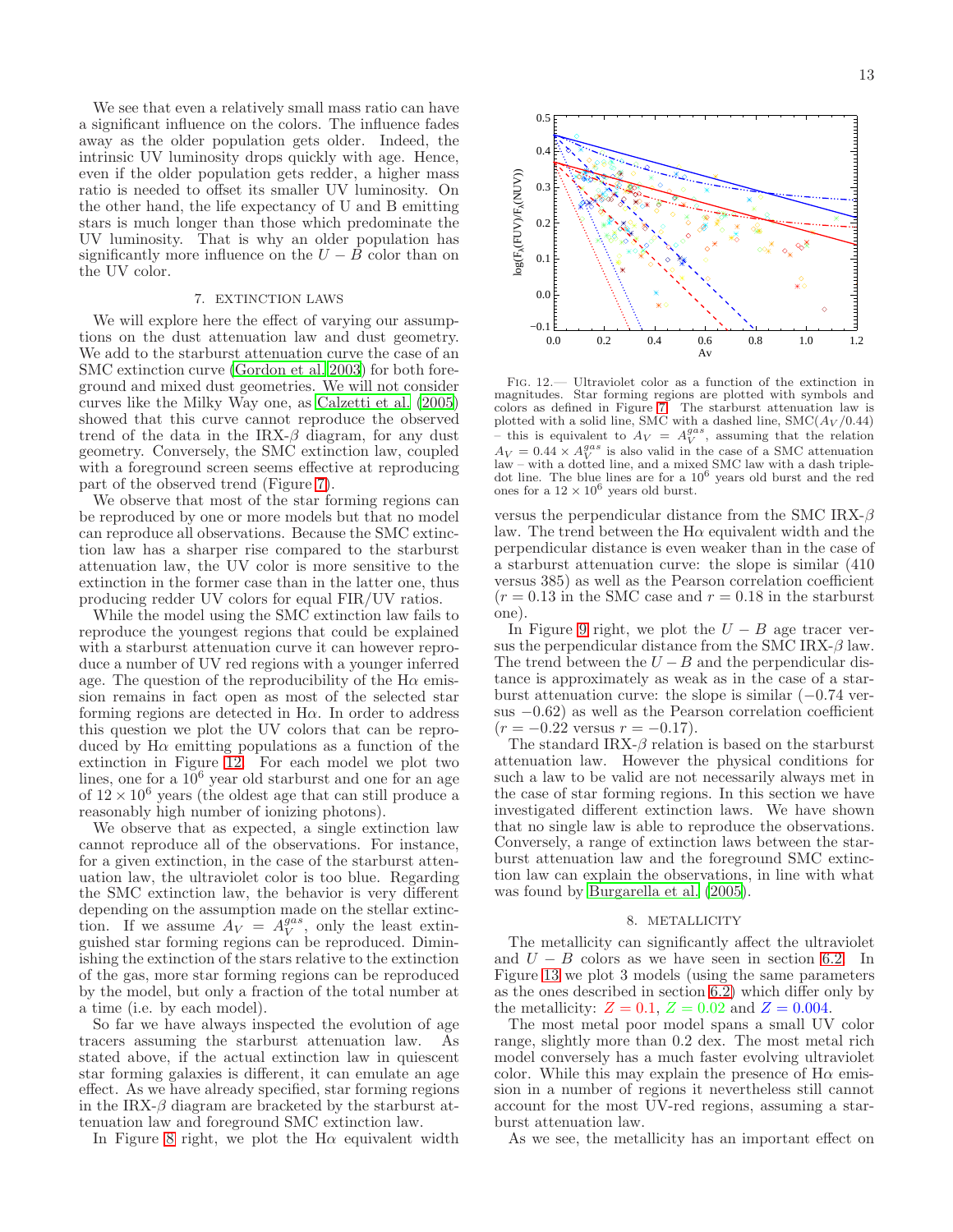

<span id="page-15-0"></span>Fig. 13.— Same as Figure [7.](#page-11-0) The blue grid represents the model with  $Z = 0.004$ , the green one with  $Z = 0.02$  and the red one with  $Z = 0.1$ .

the location of a star forming region on the IRX- $\beta$  diagram. Another effect of the metallicity is the extinction [\(Calzetti et al. 1994\)](#page-19-12). Indeed, it is well known that star forming regions with a higher metallicity tend to be more extinguished on average [\(Heckman et al. 1998;](#page-19-62) [Boissier et al. 2004;](#page-19-63) Muñoz-Mateos et al. 2009). An accurate determination of the metallicity of 324 star forming regions in 8 different galaxies would necessitate long spectroscopic observations that are not available. However, we also know that there is a metallicity gradient in spiral disks. While this does not provide the exact metallicity of a star forming region from its deprojected galactocentric distance, it statistically provides a precious information. In order to evaluate the metallicity, we use the metallicity gradients provided by Moustakas et al. (2009, in preparation) and additional data provided in Table [1.](#page-5-0) The position angles have been calculated from optical images. The corresponding  $IRX-\beta$  diagram is presented in Figure [14.](#page-15-1)



<span id="page-15-1"></span>FIG.  $14.$ — IRX- $\beta$  diagram. The color of the star forming regions indicate their metallicity. The two curves are  $IRX-\beta$  relations for the starburst attenuation law (blue) and the foreground SMC (red) extinction law. The age of the instantaneous burst is  $6 \times 10^6$  years old.

It appears there is indeed a strong correlation between the metallicity and the extinction. The low metallicity regions have a blue ultraviolet color and a low IRX while regions with the highest metallicity have the reddest ultraviolet color and a high IRX. This is consistent with the models presented in Figure [13](#page-15-0) where for a given age, a star forming region with a higher metallicity would have a redder ultraviolet color. The Pearson correlation coefficient between the metallicity and IRX is  $r = 0.80$ . The relation is tighter than the one found by [Cortese et al. \(2006](#page-19-64)) for optically selected, integrated normal star-forming galaxies, they derived a Spearman correlation coefficient  $r_s = 0.59$ .

In order test quantitatively the dependence of the extinction on the metallicity, we plot in Figure [15](#page-15-2) the IRX value of each star forming region versus the oxygen abundance  $12 + \log O/H$ .



<span id="page-15-2"></span>Fig. 15.— IRX versus the oxygen abundance determined using the galactic metallicity gradient.

The Pearson correlation coefficient between the metallicity and IRX is  $r = 0.80$ .

In this section we have examined whether the metallicity can explain the deviation from the IRX- $\beta$  relation. We have shown that the metallicity however is an important parameter to determine the location of the star forming regions in the IRX- $\beta$  diagram. The more metallic they are, the higher IRX and the redder  $\beta$  they have, closely following IRX- $\beta$  relations but showing no obvious trend with the perpendicular distance.

#### 9. DISCUSSION

Understanding the deviation from the starburst attenuation law in the IRX- $\beta$  diagram is essential in our understanding of star forming galaxies as they provide important insights into the attenuation and reprocessing of starlight. We have shown that the age of the star forming regions – a debated parameter – has very little influence on the deviation, which actually necessitates a range of geometries and extinction laws. In addition, the influence of the star formation history and in particular any dilution by an older population should not be neglected. If these parameters are not taken into account properly, the error on the determination star formation rates can be severely impacted.

#### 9.1. Age of the star forming regions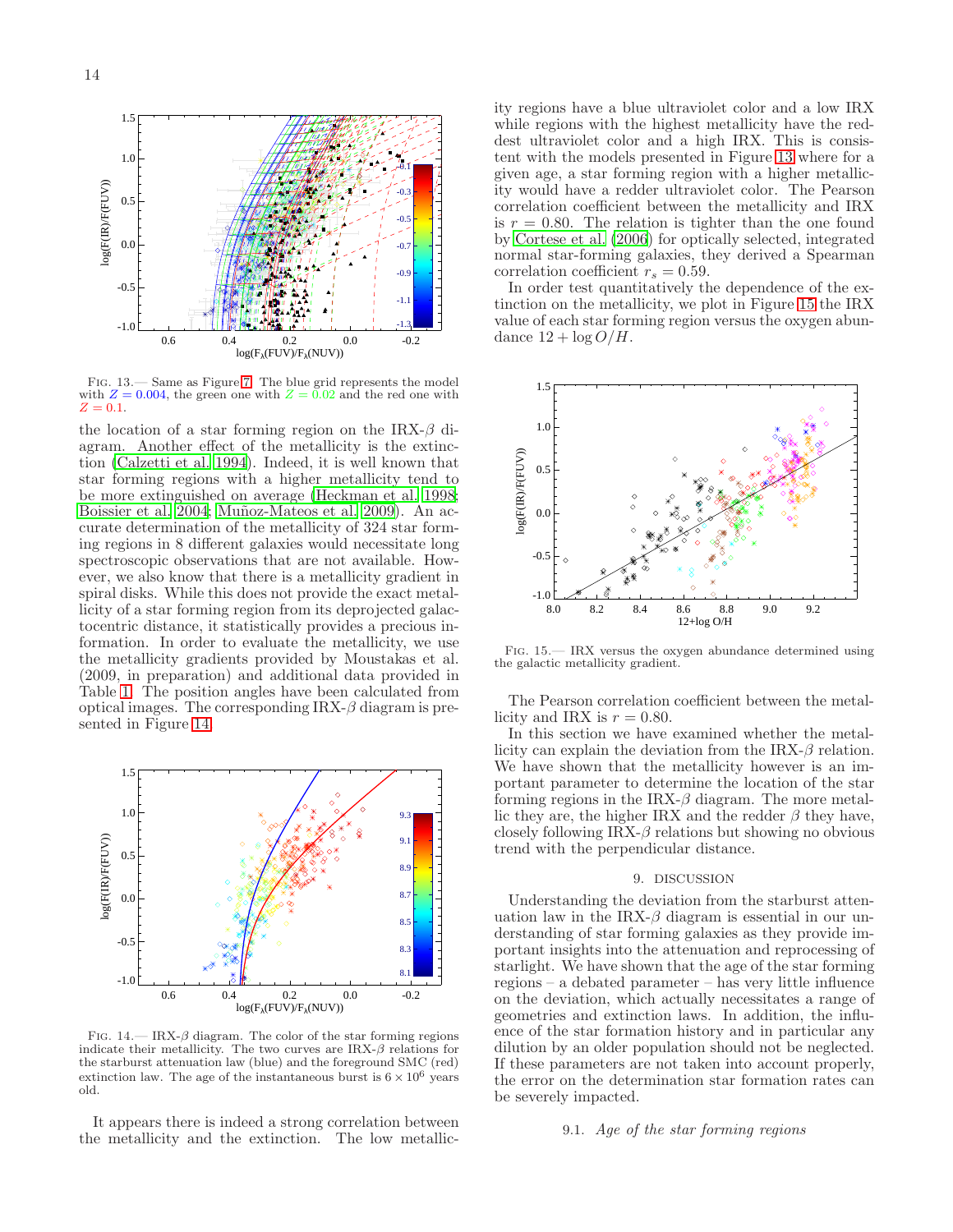We have shown in section [6.4](#page-11-2) that there is a weak correlation between the perpendicular distance from the IRXβ relation and the age as traced by the H $\alpha$  equivalent width and the  $U - B$  color. In all cases, the trends with the age are too weak relative to the scatter in the data to support the notion of aging stellar populations as an important "second parameter", at least for the timescales probed by the  $U - B$  color and the H $\alpha$  equivalent width. We have seen in Figures [8](#page-12-0) and [9](#page-12-2) that neither the  $U - B$ color nor the  $H\alpha$  equivalent width correlate strongly with the perpendicular distance. The absence of correlation is independent of the "reference" attenuation curve, be it the starburst or the SMC extcintion law. The reddening of the SED is therefore not due to age effects but is a consequence of another parameter.

It appears that, contrary to what has been found studying integrated galaxies by [Kong et al. \(2004\)](#page-19-34) for instance – but in agreement with Johnson et al.  $(2007)$  – there is no obvious trend between the perpendicular distance and the age in the case of individual star forming regions.

#### 9.2. Necessity of a range of extinction laws

In this study we have tested 3 different kinds of extinction laws: starburst [\(Calzetti et al. 1994](#page-19-12), [2000;](#page-19-13) [Meurer et al. 1999\)](#page-19-14), foreground SMC [\(Gordon et al.](#page-19-32) [2003\)](#page-19-32) and mixed SMC. Conventionally the perpendicular distance is derived from the IRX- $\beta$  starburst relation [\(Kong et al. 2004](#page-19-34); [Cortese et al. 2006,](#page-19-64) for instance). There are several indications that there is a range of extinction laws at work in quiescent star forming galaxies.

As inferred from Figures [7,](#page-11-0) [12](#page-14-1) and [14,](#page-15-1) both a starburst attenuation curve and an SMC extinction curve with foreground dust are required to span the locus occupied by the data points. Neither curve individually is a perfect match to the data, and both (plus combinations of the two) are required to span a large range of the data locus. Likely this indicates a variation in the applicable dust geometries to the individual regions.

In section [7,](#page-14-0) we have shown that assuming a range of models (starburst, foreground SMC assuming  $A_V = A_V^{gas}$ or  $A_V = 0.44 \times A_V^{gas}$  – this ratio is prominently dependent on the dust-stars geometry – and mixed SMC), it is possible to reproduce simultaneously the UV color and the  $H\alpha$  emission of most star-forming galaxies. We assume that the starburst and foreground SMC are the two most "extreme" laws at work in quiescent star forming galaxies and that there is a range of dust-stars geometries in between. The two curves (and the SMC needs to be implemented with differential extinction between stellar and nebular emission) bracket most of the range of observed values. A variation of the extinction curve has also been detected for UV-luminous galaxies at  $z \sim 2$ by [Noll et al. \(2009](#page-19-21)).

#### 9.3. Influence of the star formation history and dilution by an older population

Dilution of actively  $(H\alpha$  emitting) star forming regions by an older ( $\sim 300 \times 10^6$  years) instantaneous burst population is a necessary requirement for a few of the reddest (in UV colors) regions but not for all.

We remove local background from all our star forming regions, thus removing Hubble-time-averaged stellar populations. However, the typical region sampled by our apertures is around 300-500 pc. In this physical region, we can expect multiple populations to be present and possibly contribute to the observed colors. Indeed for the reddest UV color regions, the required mass ratio between an ionizing stellar population and an older,  $300 \times 10^6$  years old stellar population is about 1/5. This indicates the possibility of 5-6 generations of stars over the past  $300 \times 10^6$  years, within a 500 pc region. However our data cannot discriminate between this possibility and the alternative of yet more complex star-dust geometries and extinctions than what considered here.

Interestingly we note that very few regions that are detected in the UV do not have any  $H\alpha$  counterpart. One of the possible reasons is that regions that are sufficiently old do not emit in  $H\alpha$  anymore and tend to be dissolve to become part of the diffuse UV emission from the galaxy. Hence they were not selected and only acted as a contaminant. The fact that we do not find the trend that can be found in integrated galaxies hints that it may be due in reality due to the contamination by older stellar populations. Indeed, as we have seen in this paper the age or the latest generation of stars does not seem to play any significant role. We think the birthrate parameter is not appropriate either in the sense that it is inaccurate as it averages the SFR over the life of the galaxy whereas the typical lifespan of the UV is about  $10^9$  years. We therefore think that the fact that few regions are not detected in  $H\alpha$  hints in favor of the scenario of the contamination.

Finally, it can be noted that Dale et al. (2009) found a trend between the perpendicular distance and the  $H\alpha$ equivalent width calculated using the same method as the one in the paper. The most likely explanation is that the trend is due to the pollution of the underlying continuum by evolved stellar populations. Indeed, their average  $H\alpha$  equivalent width are averaged over the galaxy. If we assume that the mean age of star forming regions is the same in all galaxies – which is is a reasonable assumption for quiescent star forming galaxies –, the the differing amount of underlying stellar populations can create such a correlation: they simultaneously increase the perpendicular distance reddening the UV color and lower the  $H\alpha$  equivalent width by increasing the flux of the continuum. In addition, as the R-band emitting and the UV emitting stars have a different life expectancy, it induces some scatter in the relation.

#### 9.4. Caveats of star formation rate derivations

From what we have shown previously, the usual star formation rates estimates based on the assumption of the starburst IRX- $\beta$  relation are unreliable in the case of quiescent star forming galaxies. To estimate the star formation rate one approach can be to derive an empirical law from a sample of galaxies, like has been done by [Cortese et al. \(2006\)](#page-19-64) for instance, however the scatter remains important.

To determine accurately the actual law, it is crucial to estimate the fraction of the UV color which is contributed by an older population as we have shown in section [6.5.](#page-12-1) Taking into account the age of the stellar population, [Cortese et al. \(2008\)](#page-19-22) for instance have provided some recipes to correct for the UV extinction, assuming a Large Magellanic Cloud extinction law. Another critical point to derive the actual star formation rate is the choice of an extinction law. Indeed, as we have already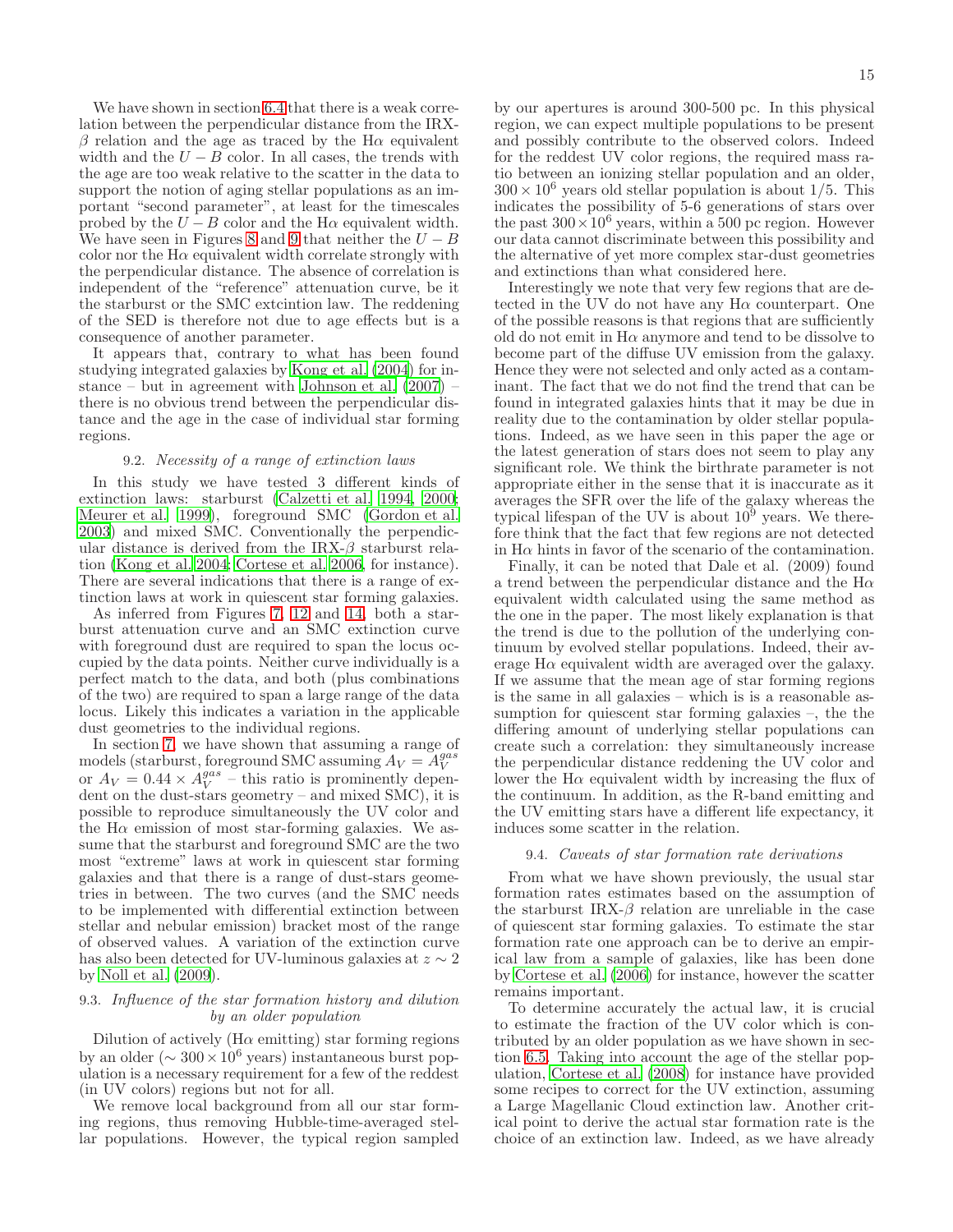mentioned, the effect of the extinction is much more dramatic on the UV color in the case of a SMC law. This can be seen in Figure [12](#page-14-1) for instance. In Figure [16](#page-17-0) we plot the ratio of the estimated SFR assuming a starburst attenuation law to the estimated SFR assuming a SMC extinction law as a function of the UV color.



<span id="page-17-0"></span>FIG. 16.— Ratio between the SFR derived from the IRX- $\beta$  relation for the starburst attenuation law (SFR(SB)) and for the foreground SMC extinction law (SFR(SMC)) as a function of the UV color and the extinction (in magnitudes) of the stars. The color indicates the value of the ratio. Assuming an extinction lower than 1.5 magnitude, SFR(SB) can overestimate the SFR by a factor 2 to 10.5 relatively to SFR(SMC). The white lines indicate the value of the ratio. The black lines indicate the track for a given age.

We see that indeed the effect on the derived star formation law can be quite dramatic. If we assume a starburst attenuation law, for  $A_V = 1$  we can overestimate the SFR by a factor up  $\sim$  7 if the actual extrinction law is foreground SMC like. Conversely, a similar error, but in the sense of underestimating the SFR, will be made if the foreground SMC extinction is adopted, but the actual extinction is described by a starburst attenuation curve.

As we have shown, the age seems to be only a minor factor regarding the location on the IRX- $\beta$  diagram. However, standard star formation rate estimators are significantly age-dependent. Indeed, the [Kennicutt \(1998](#page-19-7)) estimators for instance are based on the assumption of a constant star formation rate during  $100 \times 10^6$  years. However if it is sensible for a galaxy-averaged luminosity, it is unlikely that small individual star forming regions undergo such a star formation history. If we assume a foreground SMC, the best-fit age is  $6 \times 10^6$  years.

#### 9.5. Completeness of the parameter space sampling

Even if we have selected over 300 star forming regions, the location of each of the region is dependent on the galaxy metallicity for instance. As no such study has been performed before, we can only compare to samples of integrated galaxies. In Figure [7](#page-11-0) we plot the IRX- $\beta$ diagrams along with data points from SINGS and LVL (Dale et al. 2009).

We see that the IRX range is very similar to that of individual star forming regions in galaxies. Regarding the UV color, it tends to be redder. This is particularly striking for galaxies which have a small IRX lower than

 $-0.3$ , but have red UV colors of  $0.24 \pm 0.07$  compared to  $0.37 \pm 0.05$  for galactic star forming regions. This can be explained by the influence of an older stellar population. Indeed, photometry of integrated galaxies is particularly influenced by a near-ultraviolet emitted older stellar population which reddens the UV color. Conversely, individual star forming regions are relatively less affected by older populations as 1) the specific star formation rate in a star forming region is higher than for an integrated galaxy hence lowering the relative luminosity of any older population 2) the way the background level is measured naturally subtracts the contribution of an older populations in the aperture (see section [4.1\)](#page-4-0). Therefore, rather than an undersampling of the parameter space, the fact that we have not detected regions which have simultaneously a red UV color and a low IRX is a consequence of a bias introduced by the emission of older stellar populations in the case of integrated galaxies. As we can see in Figure [7,](#page-11-0) the envelope of SINGS and LVL galaxies is shifted towards redder colors compared to the individual star forming regions and there is a significant number of galaxies with extremely red UV colors: 9.6% of the galaxies in the combined LVL and SINGS sample and 1.2% of the individual star forming regions have a  $\log F_{\lambda}$  (*FUV*) / $F_{\lambda}$  (*NUV*) redder than 0.

#### 10. SUMMARY AND CONCLUSIONS

We have performed an analysis of **over 300** star forming regions in 8 local quiescent star forming galaxies to garner new insights on the IRX- $\beta$  relation by using Spitzer infrared, GALEX ultraviolet and ground based optical broad band and narrow-band  $H\alpha$  data. Specifically we investigate the deviations of star forming regions in normal star forming galaxies from the locus identified by the starburst attenuation curve, in hope of obtaining information on similar deviations by normal star forming galaxies.

The mean age of the stellar population, as traced by the  $U - B$  color and by the equivalent width of H $\alpha$ , is shown to be relatively uncorrelated or only weakly correlated with the perpendicular distance of the data from the starburst attenuation curve in the IRX-beta diagram. Stellar population ages have been suggested as a potential culprit for the deviations in the case of normal star-forming galaxies (e.g. [Kong et al. 2004](#page-19-34), via the b-parameter), but we do not find evidence for such trend in HII knots of galaxies. Our results are in agreement with similar results, obtained for whole galaxies, by [Seibert et al. \(2005](#page-19-36)) and [Johnson et al. \(2007\)](#page-19-42), but disagree with recent findings by Dale et al. (2009), also derived for whole galaxies.

We find that a range of dust extinction/attenuation curves and dust/star geometries are actually required to account for the location on the IRX-beta plot of most of our HII knots. Specifically, we find that the starburst attenuation curve and the SMC extinction with foreground geometry bracket the location of most of the data points, not only on the IRX-beta diagram but on other plots reporting colors and other properties of the regions. For the reddest (in UV color) regions, we need to include contributions to the observed colors and fluxes of underlying older (∼ 300 Myr) stellar populations to account for the observed UV and  $U - B$  colors. The mass ratio between the young (ionizing) stellar population and the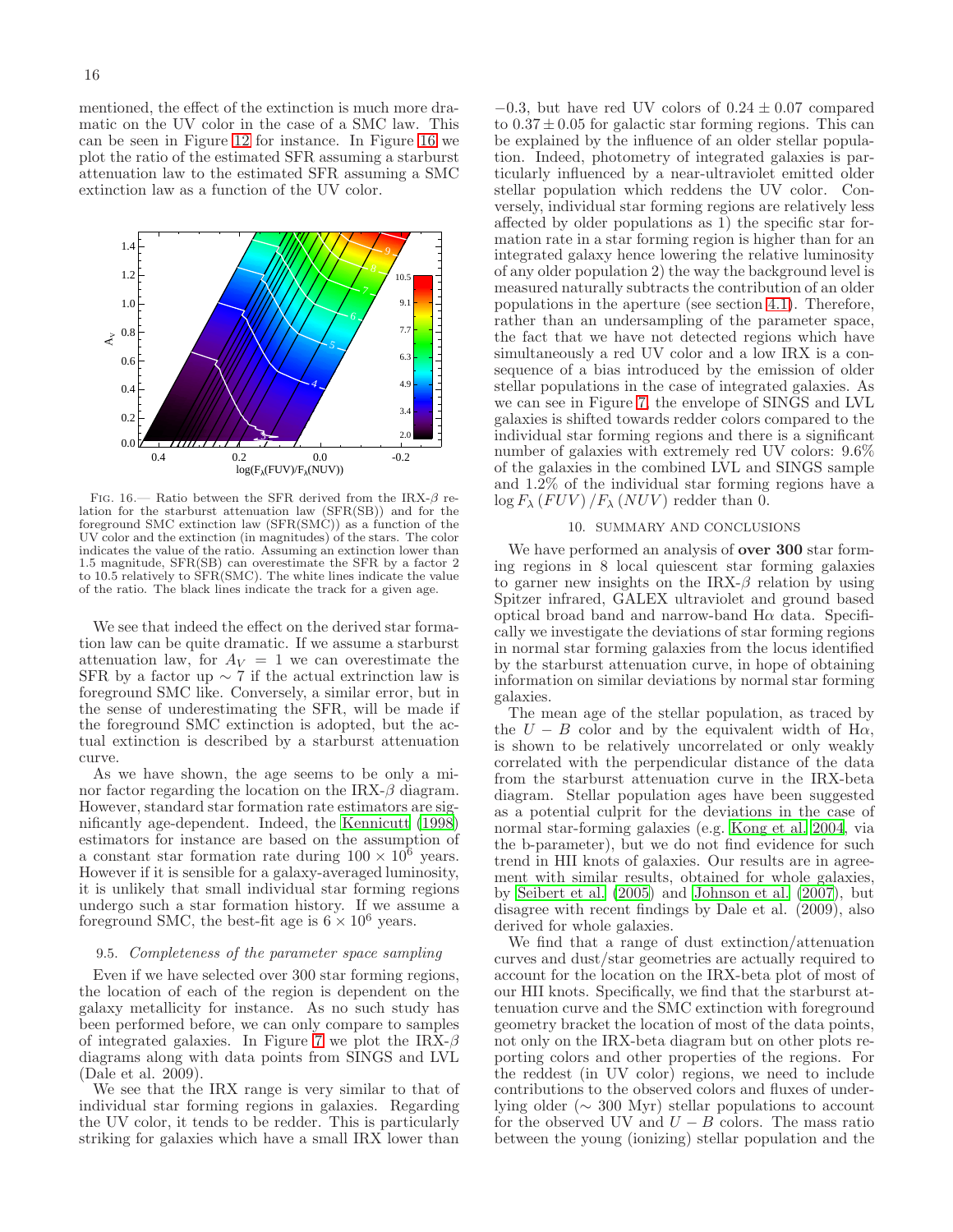older one is about 1/5.

Individual star forming regions and integrated galaxies do not populate the same locus in the IRX- $\beta$  diagram. Indeed, the former have a bluer UV color and are more tightly correlated. The most likely explanation is that older stellar populations up to  $1 - 2 \times 10^9$  years old, which have a redder UV color redden the observed UV color of star forming galaxies. To accurately determine the star formation rate, it is crucial to take into account this older population.

Finally, a strong correlation is found with the metallicity, in the sense that the more metal rich regions tend to display redder UV colors and larger IR/UV values, as expected metallicity and dust content correlate with each other.

This work has been supported by NASA ADP grant NNX07AN90G.

Facilities: Spitzer, GALEX.

## APPENDIX

#### APERTURES

In Figure [17](#page-18-2) we see the apertures overplotted on a section of NGC 3031. This illustrates the fact that some regions are selected in FUV only or 24  $\mu$ m only. Some regions though are selected from both bands but the shape of the aperture may vary depending on the actual shape of the star-forming region in a given band.



FIG. 17.— Section of NGC 3031 seen in FUV (blue), H $\alpha$  (green) and 24  $\mu$ m (red). The overplotted countours are the apertures made from FUV (green) and 24  $\mu$ m (red).

#### **REFERENCES**

<span id="page-18-2"></span><span id="page-18-0"></span>Anders, P. & Fritze-v. Alvensleben, U. 2003, A&A, 401, 1063 Asplund, M., Grevesse, N., & Sauval, A. J. 2005, in Astronomical

<span id="page-18-1"></span>Society of the Pacific Conference Series, Vol. 336, Cosmic Abundances as Records of Stellar Evolution and Nucleosynthesis, ed. T. G. Barnes, III & F. N. Bash, 25–+